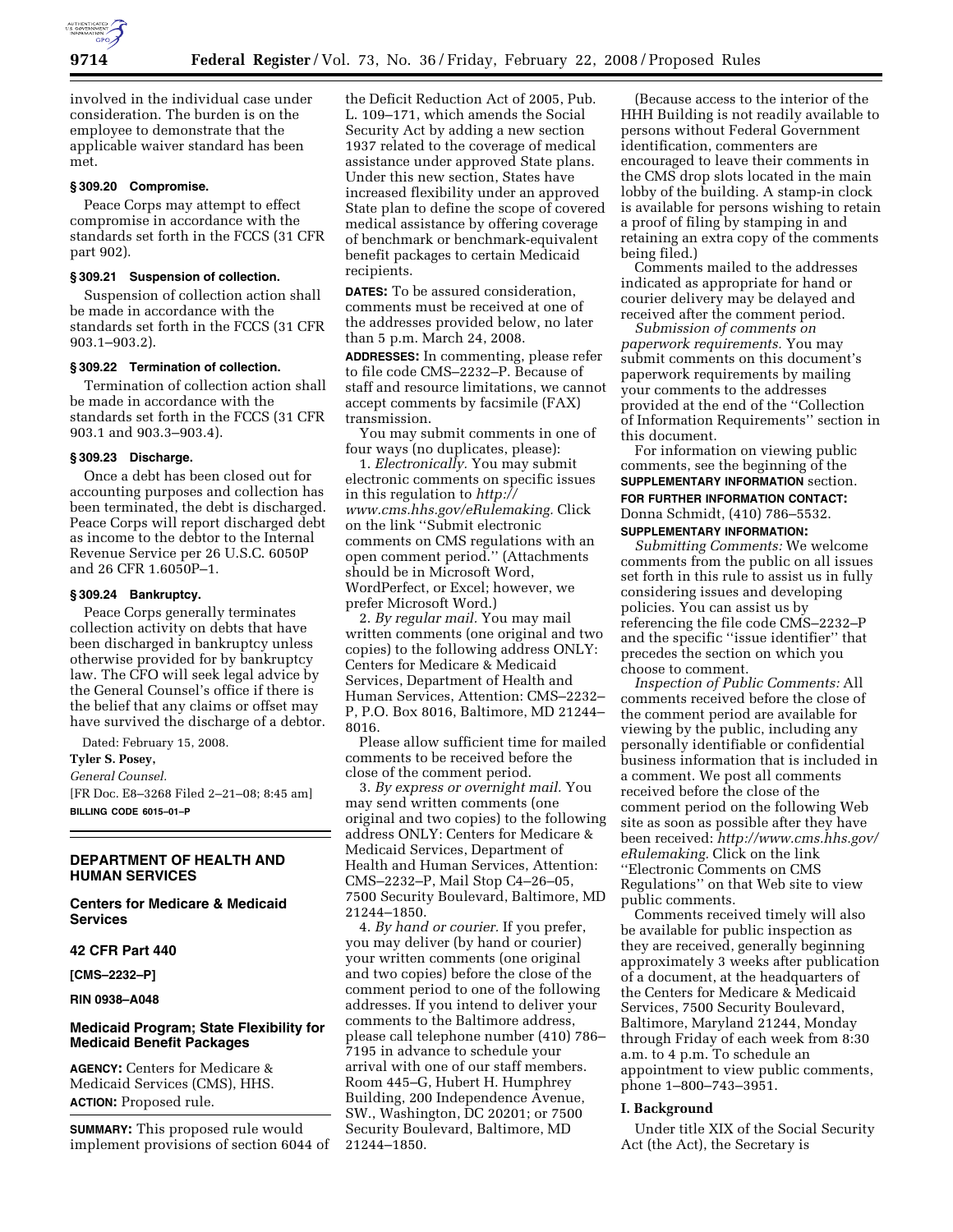authorized to provide funds to assist States in furnishing medical assistance to needy individuals whose income and resources are insufficient to meet the costs of necessary medical services, including families with dependent children and individuals who are aged, blind, or disabled. To be eligible for funds under this program, States must submit a State plan, which must be approved by the Secretary. Programs under title XIX are jointly financed by Federal and State governments. Within broad Federal guidelines, each State determines the design of its program, eligible groups, benefit packages, payment levels for coverage and administrative and operating procedures.

Before the passage of the Deficit Reduction Act (DRA), States were required to offer at minimum a standard benefit package to eligible populations identified in section 1902(a)(10)(A) of the Act (with some specific exceptions, for example, for certain pregnant women, who could be limited to pregnancy-related services). Under section  $1902(a)(10)(A)$  of the Act, this standard benefit package had to include certain specific benefits identified in the definition of ''medical assistance'' at section 1905(a) of the Act. These identified benefits include inpatient and outpatient hospital services, physician services, medical and surgical services furnished by a dentist, rural health clinic services, federally qualified health center services, laboratory and Xray services, nursing facility services, early and periodic screening, diagnostic and treatment services for individuals under age 21, family planning services to individuals of child-bearing age, nurse-midwife services, certified pediatric nurse practitioner, and certified family nurse practitioner services. Under section 1902(a)(10)(D) of the Act, the standard benefit package is also required to include home health services.

Section 6044 of the Deficit Reduction Act of 2005 (DRA) (Pub. L. 109–171, enacted on February 8, 2006), amended the Act by adding a new section 1937 that allows States to amend their Medicaid State plans to provide for the use of benefit packages other than the standard benefit package, namely benchmark benefit packages or benchmark-equivalent packages, for certain populations. The statute delineates what benefit packages qualify as benchmark packages and what would constitute a benchmark-equivalent package. The statute also specifies those exempt populations that may not be included or mandated in the benchmark coverages. To be eligible for funds under

this new provision, States must submit a State plan amendment, which must be approved by the Secretary.

This proposed rule would incorporate and integrate into Centers for Medicare & Medicaid Services (CMS) regulations the statutory framework for alternative benchmark packages.

### **II. Provisions of the Proposed Rule**

[If you choose to comment on issues in this section, please include the caption ''PROVISIONS OF THE PROPOSED RULE'' at the beginning of your comments.]

By creating section 1937 of the Act, we believe the Congress intended to provide States unprecedented flexibility within Medicaid State Plans to provide health benefits coverage. This authority, created by section 6044 of the DRA, allows States broad flexibility to develop innovative health coverage plans for Medicaid recipients. States may create more mainstream packages like those found in the private insurance market by implementing health benefit packages mirroring employer sponsored group health plans.

These flexibilities give States new opportunities to provide benefit plans to meet the health care needs of Medicaid populations while maintaining the sustainability of the program. For the first time in the State plan, States may create innovative Medicaid programs that further strengthen and support the overall health care system. States now have the tools they need to provide person-centered care to maximize health outcomes for individuals. These tools may be used in conjunction with other title XIX and XXI authorities and other programs, to strategically align the Medicaid Program with today's healthcare environment to expand access to affordable mainstream coverage; to promote personal responsibility for health and accessing health care; and to improve quality and coordination of care.

The enactment of this provision of the DRA gave States new options to create programs that are more aligned with the needs of today's Medicaid populations and the health care environment. States may use this flexibility to capitalize on the strengths of their existing health care systems by incorporating and building upon the private insurance market. Additionally, we encourage States to use these flexibilities to shape innovations in the health care marketplace. The authority under this provision creates great opportunities for States to focus the health care system on delivering person-centered health care for all individuals. States will be able to reconnect families receiving health care

through Medicaid to the larger insurance system that serves most Americans and promote continuity of coverage. This in turn will strengthen the private market and assist in creating better access to health care in the State.

Section 1937 of the Act gives States greater control over the administration of their Medicaid programs by moving innovative programs into State plans. This in turn, provides States with ease in leveraging the private market forces to provide care to Medicaid recipients in much the same way this care is provided to those with benefits through private insurance.

We began issuing guidance about the new flexibilities available to States within months of the enactment of the DRA. For example, on March 31, 2006, we issued a State Medicaid Director letter providing guidance on the implementation of section 6044 of the DRA. This proposed rule is consistent with that guidance.

Under section 1937 of the Act, a State may require that medical assistance to individuals, within one or more groups of individuals specified by the State, be provided through enrollment in a benchmark or benchmark-equivalent benefit coverage package. A State has the option to amend its State plan to provide benchmark or benchmarkequivalent coverage without regard to comparability, statewideness, freedom of choice, the assurance of transportation to medically necessary services and other requirements in order to tailor and provide the coverage to the individuals. The purpose of this section, as indicated in the title of section 6044 of the DRA, was to provide States with increased flexibility. In order to maximize that flexibility, we are proposing to interpret the statutory clause ''notwithstanding any other provision of this title'' to relieve States of the responsibility to assure transportation to and from providers, which is the regulatory requirement at 42 CFR 431.53 that is based on sections 1902(a)(4) and 1902)(a)(19) of the Act. The statute provides benchmark options available to States that are equivalent to those found in the private health insurance market. Generally, private health insurance plans do not offer nonemergency medical transportation as a benefit to enrollees. It would be a strong disincentive for States to offer benchmark coverage through private health insurance plans if States had to supplement benchmark benefit plans with additional transportation benefits. We are therefore proposing to exempt States that elect benchmark coverage from the transportation assurance requirement. This provides maximum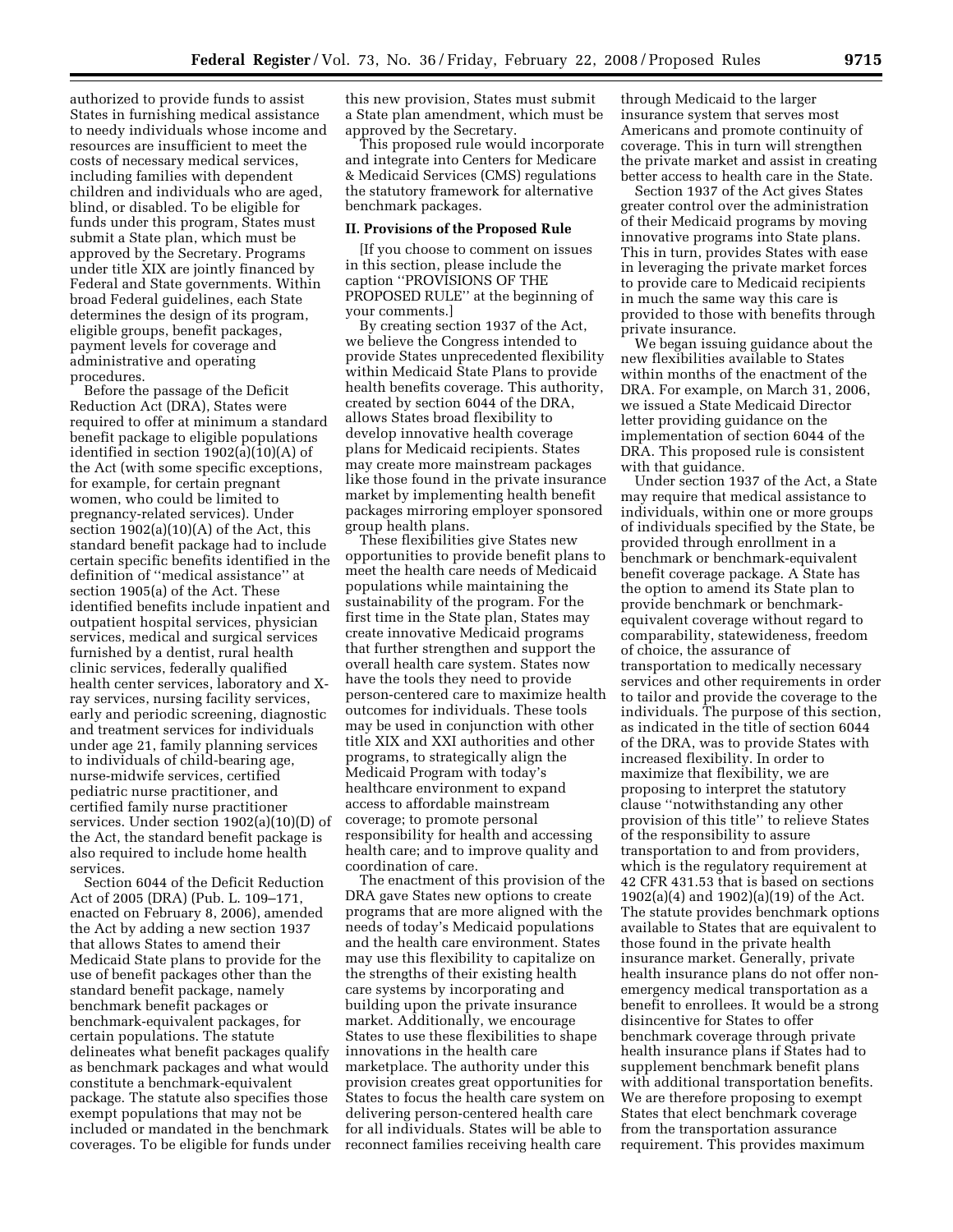flexibility to states and is consistent with the stated purpose of section 6044.

*Populations Affected.* Benchmark or benchmark-equivalent coverage packages may only be offered to individuals whose eligibility is based on an eligibility category of the Act that would have been covered under the State's plan on or before the enactment of the DRA on February 8, 2006. We are interpreting the statutory term ''eligibility category'' in this rule to mean an eligibility category listed under section 1905(a) of the Act, in order to maximize State flexibility. All recipients within a covered category would be eligible to participate in a benchmark plan at the State's option, unless specifically exempted by statute as discussed below, even when the State makes modifications to the income and resource eligibility levels for a group or groups under such an eligibility category after February 8, 2006.

A State may require recipients to obtain benefits by enrolling in benchmark or benchmark-equivalent coverage only if they are ''full benefit eligibles.'' A full benefit eligible is an individual who would otherwise be eligible to receive the standard full Medicaid benefit package under the approved Medicaid State plan, but does not include individuals determined eligible by the State for medical assistance under section 1902(a)(10)(C) of the Act, or by reason of section 1902(f) of the Act, or otherwise eligible based on a reduction of income based on costs incurred for medical or other remedial care (medically needy and spend-down populations).

The statute also specifies other individuals who are also exempt from being required to enroll in benchmark or benchmark-equivalent benefit coverage. These individuals include:

• A pregnant woman who is required to be covered under the State plan under section 1902(a)(10)(A)(i) of the Act;

• A recipient qualifying for medical assistance under the State plan on the basis of being blind or disabled (or being treated as being blind or disabled) without regard to whether the individual is eligible for Supplemental Security Income (SSI) benefits under title XVI on the basis of being blind or disabled and including an individual who is eligible for medical assistance on the basis of section 1902(e)(3) of the Act;

• A recipient entitled to benefits under any part of Medicare;

• A terminally ill recipient receiving benefits for hospice care under title XIX;

• A recipient who is an inpatient in a hospital, nursing facility, intermediate care facility for the mentally retarded, or

other medical institution, and is required, as a condition of receiving services in such institution under the State plan, to spend for costs of medical care all but a minimal amount of the individual's income required for personal needs;

• A recipient who is medically frail or otherwise an individual with special medical needs (as described by the Secretary);

• A recipient qualifying based on medical condition for medical assistance for long-term care services described in section 1917 (c)(1)(C) of the Act;

• A recipient with respect to whom aid or assistance is made available under part B of title IV to children in foster care or with respect to whom adoption or foster care assistance is made available under part E of title IV, without regard to age;

• A recipient qualifying for medical assistance on the basis of eligibility to receive assistance under a State plan funded under part A of title IV (as in effect on or after welfare reform effective date defined in section 1931(i) of the Act);

• Recipients eligible based on the diagnosis of breast or cervical cancer by virtue of the application of sections 1902(a)(10)(ii)(XVIII) and 1902(aa) of the Act; and

• Recipients who receive limited services because they are eligible only under section  $1902(a)(10)(A)(ii)(XII)$  of the Act because they are TB-infected, or because they are not qualified aliens (as defined in section 431 of the Personal Responsibility and Work Opportunity Reconciliation Act (PRWORA) of 1996 (Pub. L. 104–193, enacted on August 22, 1996) and receive only the care and services necessary for the treatment of an emergency medical condition in accordance with section 1903(v) of the Act.

For purposes of the exempted populations under section 1937 of the Act, the Secretary is proposing in § 440.315(f) to define individuals with special medical needs to include those groups defined by Federal regulations at 42 CFR 438.50(d)(1) and §438.50(d)(3) of the managed care regulations. These groups are: dual eligibles and certain children under age 19 who are eligible for Supplemental Security Income (SSI); children eligible under section 1902(e)(3) of the Act/Tax Equity and Fiscal Responsibility Act of 1982 (TEFRA) children; individuals in foster care or other out of home placement; individuals receiving foster care or adoption assistance; or individuals receiving services through a familycentered, community-based,

coordinated care system that receives grant funds under section 501(a)(1)(D) of title V, as defined by the State in terms of either program participation or special health care needs.

There may be instances when an exempted individual may benefit from enrolling in a benchmark or benchmarkequivalent benefit package. States are permitted to offer these individuals a benchmark or benchmark-equivalent package, but may not require them to enroll in one. In any case in which a State offers an individual the option to enroll in a benchmark or benchmarkequivalent benefit package, the State must inform the individual that the enrollment is voluntary and that he or she may opt out at any time. In addition, the State must inform the individual of the benefits available under the benchmark or benchmark-equivalent benefit package, provide a comparison of how they differ from the benefits available under the regular Medicaid program, and must document that the individual was informed.

Generally, we would expect that the benchmark or benchmark equivalent plan would have sufficient enrollment capacity for eligible individuals. However, there may be circumstances when it is beneficial for the State to limit enrollment or when the benchmark or benchmark-equivalent plan would not have the capacity to enroll all interested and eligible individuals. In these instances, the State would maintain selection criteria for such plans based on factors such as geography or date of application that are not related to health status. The State would provide otherwise available benefits to individuals under the State plan, which may include the option of enrolling in another benchmark or benchmark-equivalent plan. And, if applicable, the State would have a system under which recipients already enrolled in the benchmark or benchmark equivalent plan are given priority to continue enrollment if the plan does not have the capacity to accept all those seeking enrollment under the program.

*Benefit Packages.* Under section 1937 of the Act, benchmark coverage is either Federal Employees Health Benefit Plan Equivalent Health Insurance Coverage; State Employee Coverage; a Health Maintenance Organization (HMO) plan that has the largest insured commercial, non-Medicaid enrollment in the State; or Secretary approved coverage. Secretary approved coverage is any other health benefits coverage that the Secretary determines, upon application by a State, provides appropriate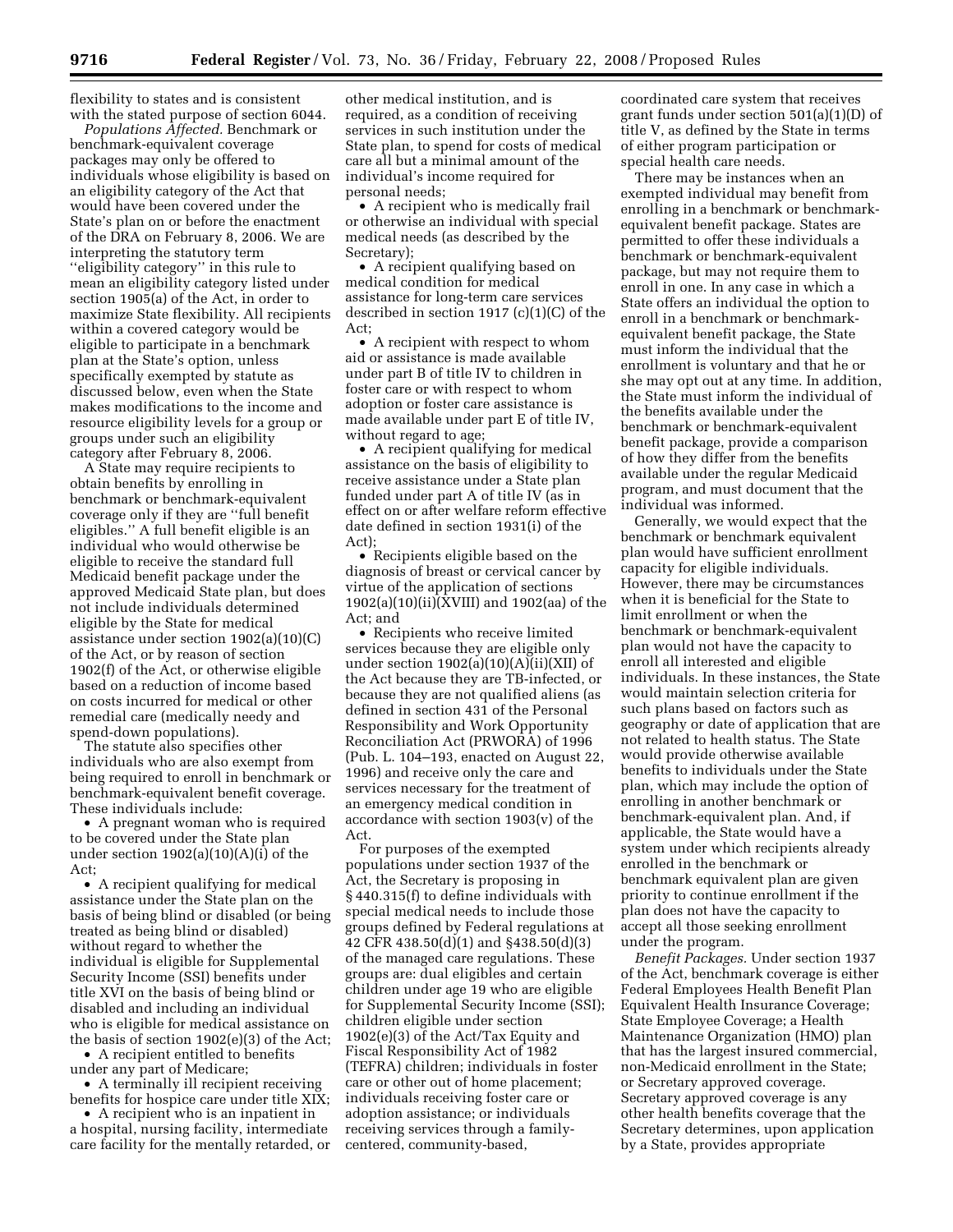coverage for the population proposed to be provided this coverage.

In determining the coverage available under a benchmark coverage package, we do not consider cost sharing to be a limitation on the coverage (even when the benchmark plan itself does so). Thus, for example, if the selected benchmark plan document indicates that it provides coverage for only half of the cost of mental health services, we view that as a coinsurance requirement rather than as a limitation on coverage. Cost sharing and premiums for recipients may not exceed cost sharing limits under the State's plan with respect to sections 1916 and 1916A of the Act. The State would assure that all out of pocket costs for the recipients do not exceed the applicable limits. However, benchmark and benchmarkequivalent benefit packages may include annual coverage limitations on the numbers and types of particular services.

In determining whether a proposed health benefits coverage package should be Secretary approved because it provides appropriate health benefits coverage for the proposed population, we would require that States submit full descriptions of the proposed coverage, including comparisons to one of the benchmark plans or to the State's standard full Medicaid coverage package under section 1905(a) of the Act. In addition, the State would submit any other information that would be relevant to a determination that the proposed health benefits coverage would be appropriate for the proposed population. The scope of a Secretaryapproved health benefits package will be limited to benefits within the scope of the categories available under a benchmark coverage package or the standard full Medicaid coverage under section 1905(a) of the Act.

In determining Secretary approved coverage, a State may consider a benefit package for a specific population that excludes a certain category of service. For example, a State may utilize a Secretary approved package that is benchmarked to the State employees benefit package which does not include pregnancy-related services. This would be appropriate where the targeted population is a population group that does not require such category of service—for instance non-pregnant adults. If an individual within the targeted population group enrolled in the Secretary approved benefit was initially eligible through a category targeted for the Secretary approved coverage, but later qualified for Medicaid through a group excluded from mandatory enrollment (e.g., non-

pregnant female enrolled in the Secretary approved benefit becomes pregnant and qualifies under the State plan under section  $1902(a)(10)(A)(i)$ , such individual must have the opportunity to receive state plan services not available through the benchmark and must be given the choice to remain in the Secretary approved benchmark or revert to traditional Medicaid. In either event, the individual must be provided the State plan services not available through the benchmark through either wrap around coverage to the Secretary approved benefit or by virtue of reverting back to traditional Medicaid.

A State may elect to offer one or more benchmark coverage options. The State may also specify in the State plan criteria establishing the benchmark options, if any, available for any specific group of recipients. For example, the State plan may identify groups of recipients who receive benefits through a Federal Employees Health Benefit Plan (FEHBP) benchmark coverage plan and may identify other groups who receive benefits through a State Employee Coverage benchmark coverage plan.

A State may also elect to offer benchmark-equivalent benefit coverage. Coverage would be considered benchmark-equivalent coverage if it has an aggregate actuarial value equivalent to a benchmark plan described above, and it includes the following basic categories of service: inpatient and outpatient hospital services; physicians' surgical and medical services; laboratory and x-ray services; well-baby and well-child care, including ageappropriate immunizations; and other appropriate preventive services.

In addition to the categories of services set forth above, benchmarkequivalent coverage may include coverage of additional health benefits in categories of services included in the benchmark package or described in section 1905(a) of the Act. If the benchmark coverage package used by the State as a basis for comparison in establishing the aggregate actuarial value of the benchmark-equivalent package includes the following four categories of services: prescription drugs; mental health services; vision services; and hearing services; then the actuarial value of the coverage for each of these categories of service in the benchmark-equivalent coverage package must be at least 75 percent of the actuarial value of the coverage for that category of service in the benchmark plan used for comparison by the State. If the benchmark coverage package does not cover one of the additional four

categories of services, then the benchmark-equivalent coverage package may, but is not required to, include coverage for that category of service.

As a condition of approval of benchmark-equivalent coverage, the State must provide an actuarial report with an actuarial opinion that the benchmark-equivalent coverage meets the actuarial requirements.

Benchmark or benchmark-equivalent benefit coverage may be offered through employer sponsored health plans for individuals with access to private health insurance. For example, if an individual has access to employer sponsored coverage and that coverage is determined by the State to offer a benchmark or benchmark-equivalent benefit package (either alone or with the addition of wrap-around services covered separately under Medicaid), a State may elect to provide premium payments on behalf of the recipient to purchase the employer coverage. The State may also provide premium payments on behalf of the recipient to purchase private health insurance coverage. The premium payments would be considered medical assistance, the State could require the recipient to enroll in the group health plan, and the resulting coverage would comprise the Medicaid benefit. In addition, cost sharing for recipients should not exceed cost sharing limits under the State's plan with respect to sections 1916 and 1916A of the Act.

The State must make available to recipients under age 19 who are covered under the State plan under section 1902(a)(10)(A) of the Act benefits consisting of Early and Periodic Screening, Diagnostic, and Treatment (EPSDT) services which are medically necessary for that individual as defined in section 1905(r) of the Act. For those individuals who are enrolled in benchmark coverage, the individual must seek coverage through the benchmark plan before seeking wraparound benefits from the State. As always, medical necessity as determined by the State guides the delivery of EPSDT services. A State must also assure that individuals in a benchmark or benchmark-equivalent plan have access, through that coverage or otherwise, to rural health clinic services and federally qualified health center (FQHC) services.

Under section 1937(a)(1)(C) of the Act, States have the option to provide additional or wrap-around services to the benchmark or benchmark-equivalent plans. The wrap-around services do not need to include all State plan services. However, the State plan must describe the populations covered and the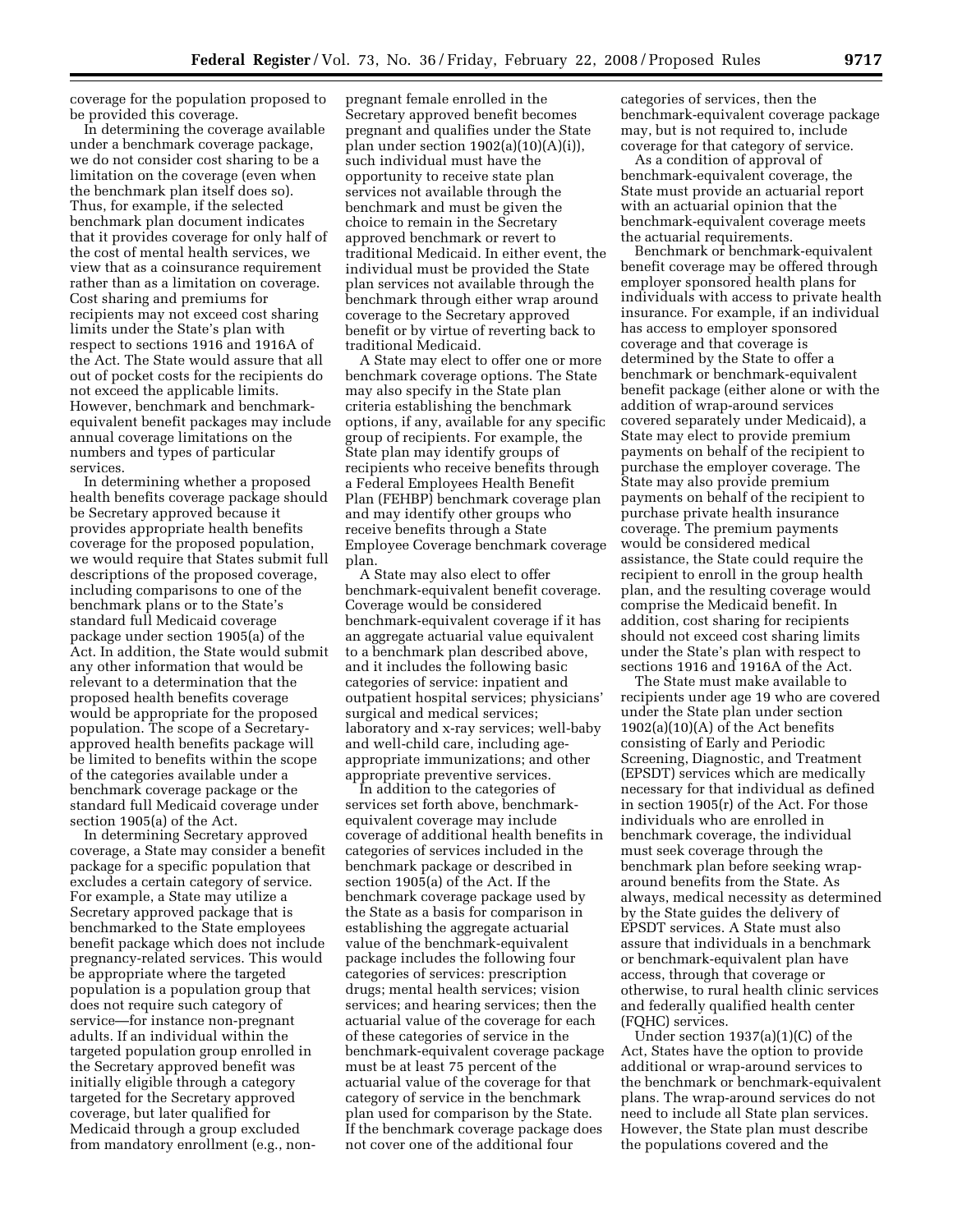procedures for assuring those services. We interpret the term ''additional or wrap-around services'' to mean health benefits that are of the same type as those covered under the benchmark or considered to be health benefits under the Medicaid statute. We propose in § 440.360 that additional or wraparound services must be within the scope of categories of services covered under the benchmark plan, or described in section 1905(a) of the Act.

Generally, we would expect that the benchmark or benchmark equivalent plan would have sufficient enrollment capacity for eligible individuals. However, because benchmark and benchmark equivalent plans are not bound by comparability, statewideness, freedom of choice, the assurance of transportation to medically necessary services and other requirements of title XIX of the Act, there may be a circumstance, particularly in rural areas, when a plan is not capable of enrolling all interested and eligible individuals. In this instance, the State must have a process for enrolling the individual in an alternate option. If applicable, the State must have a system under which recipients already enrolled in the benchmark or benchmark equivalent plan are given priority to continue enrollment if the plan does not have the capacity to accept all those seeking enrollment under the program.

*Program Integrity.* We propose to establish in § 440.370 of this regulation that States are required to implement benchmark coverage in a cost effective and efficient manner. While section 1937 of the Act is premised with a provision that states notwithstanding any other provision of this title, we do not believe that the Congress intended to permit States to bypass efficiency and effectiveness rules that were tightened up in other sections of title XIX. Therefore, we are clarifying that States must deliver benchmark benefits in a manner that is cost effective and efficient. States may not use this provision to recycle funds or deliver services to the detriment of the Federal/ State partnership. Benchmark or benchmark-equivalent coverage and any additional benefits must be provided in accordance with economy and efficiency principles that would otherwise be applicable to the services or delivery system through which the coverage and benefits are obtained. In other words, if benchmark coverage is provided on a fee-for-service basis, the same upper payment limits would apply to each service as to these services under standard full Medicaid coverage. Similarly, the same procurement requirements, or other economy or

efficiency principles would apply to this coverage as would apply to the purchase of managed care coverage as under the managed care rules at part 438 of our regulations.

To achieve economy and efficiency, States may use a variety of delivery systems for benchmark and benchmarkequivalent coverage. States may furnish benefits using one or more of the following: a fee-for-service delivery system, a fee-for-service delivery system operated with a primary care case management system, a managed care delivery system, or through premium assistance.

The State may use a selective procurement process to restrict the managed care entity or other provider from (or through) whom a recipient can obtain services, except in emergency situations. The selected provider must meet the reimbursement, quality and utilization standards under the State Plan. If a State chooses to selectively contract for the provider of the benchmark or benchmark equivalent plan services, it can do so without any waiver authority, but only to the extent that: (1) The selected provider complies with the reimbursement, quality, and utilization standards under the State plan; (2) the selection process does not discriminate among classes of providers on grounds unrelated to their demonstrated effectiveness and efficiency in providing the benchmark benefit package; and (3) all providers are paid on a timely basis in the same manner as health care practitioners must be paid under § 447.45. To the extent that these conditions are met, the State does not need to obtain a waiver under the authority of section 1915(b)(4) of the Act in order to selectively contract.

*Requirements Not Applicable.* In authorizing implementation of section 1937 of the Act ''notwithstanding any other provision of this title,'' we believe that the Congress intended to permit States to bypass the comparability, statewideness, freedom of choice, the assurance of transportation to medically necessary services and other requirements of title XIX of the Act in order for States to tailor benefit packages appropriate to specified groups of Medicaid recipients.

We believe that the Congress intended for States to have a great amount of flexibility in crafting programs for those populations which may be mandated into a benchmark or benchmarkequivalent plan. We also believe that the Congress intended for those individuals to have health coverage which mirrored that of the coverage millions of Americans receive through employer

sponsored plans in the private health insurance market.

Therefore, we propose in § 440.375, § 440.380, § 440.385, and § 440.390 to provide States this flexibility by allowing them to amend their State plans to provide benchmark or benchmark-equivalent coverage without regard to comparability, statewideness, freedom of choice, the assurance of transportation to medically necessary services, and/or other requirements in order to tailor and provide benefits.

*Changes to Regulations Text.* We propose to add a new subpart C beginning with § 440.300.

### *Subpart C—Benchmark Packages: General Provisions*

Sections 440.300, 440.305, and 440.310 Basis, Scope, and Applicability

At proposed § 440.300 (Basis), § 440.305 (Scope), and § 440.310 (Applicability), the regulations would reflect the new statutory authority for States to provide medical assistance to recipients, within one or more groups of Medicaid eligible recipients specified by the State, through enrollment in benchmark coverage or benchmarkequivalent coverage. A State may only require that individuals obtain benefits by enrolling in that coverage if they are a ''full benefit eligible'' whose eligibility is based on an eligibility category under section 1905(a) of the Act that would have been covered under the State's plan on or before February 8, 2006, and are not within exempted categories under the statute. The proposed regulatory definition of full benefit eligible individuals would include individuals who would otherwise be eligible to receive the standard full Medicaid benefit package under the approved Medicaid State plan, but would not include individuals within the statutory exceptions for individuals, who are determined eligible by the State for medical assistance under section  $1902(a)(10)(C)$  of the Act, or by reason of section 1902(f) of the Act, or otherwise eligible based on a reduction of income based on costs incurred for medical or other remedial care (other medically needy and spend-down populations).

# Section 440.315 Exempt Individuals

Proposed § 440.315 would reflect statutory limitations on mandatory enrollment of specified categories of individuals. A State may not require enrollment in a benchmark or benchmark-equivalent benefit plan by the following individuals:

• The recipient who is a pregnant woman who is required to be covered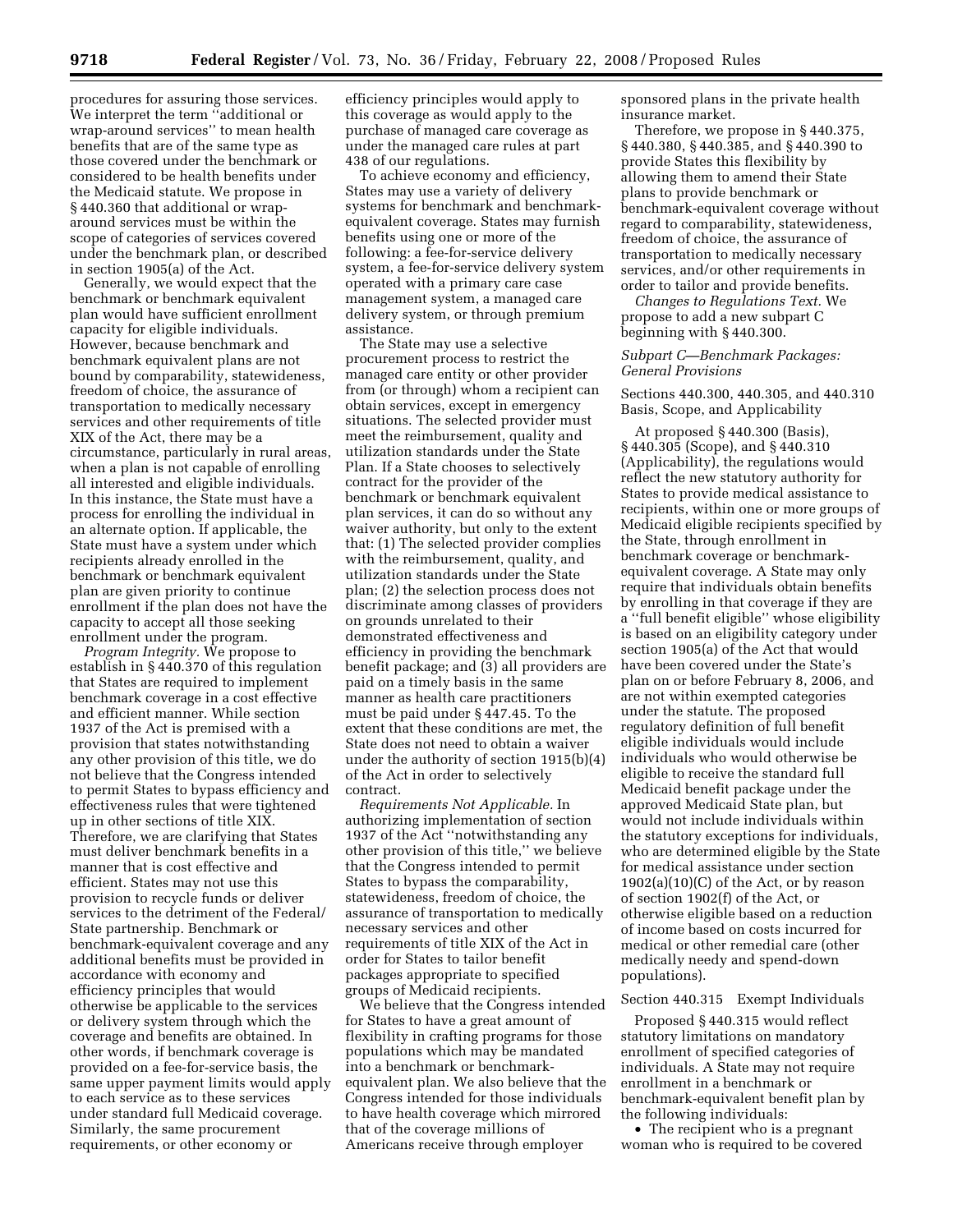under the State plan under section  $1902(a)(10)(A)(i)$  of the Act.

• The recipient who qualifies for medical assistance under the State plan on the basis of being blind or disabled (or being treated as being blind or disabled) without regard to whether the individual is eligible for SSI benefits under title XVI on the basis of being blind or disabled and including an individual who is eligible for medical assistance on the basis of section 1902(e)(3) of the Act.

• The recipient who is entitled to benefits under any part of Medicare.

• The recipient who is terminally ill and is receiving benefits for hospice care under title XIX.

• The recipient who is an inpatient in a hospital, nursing facility, intermediate care facility for the mentally retarded, or other medical institution, and is required, as a condition of receiving services in such institution under the State plan, to spend for costs of medical care all but a minimal amount of the individual's income required for personal needs.

• The recipient who is medically frail or otherwise an individual with special medical needs (as described by the Secretary in section 440.315(f)). For purposes of this section, we would propose that individuals with special needs includes those groups defined by Federal regulations at § 438.50(d)(1) and § 438.50(d)(3) of the managed care regulations (that is, dual eligibles and certain children under age 19 who are eligible for SSI; eligible under section 1902(e)(3) of the Act, TEFRA children; in foster care or other out of home placement; or receiving foster care or adoption assistance). We are not proposing a definition for medically frail populations but we invite public comments to assist us in defining this term in the final regulation.

• The recipient who qualifies based on medical condition for medical assistance for long-term care services described in section 1917(c)(1)(C) of the Act.

• The recipient who receives aid or assistance under part B of title IV for children in foster care or an individual with respect to whom adoption or foster care assistance is made available under part E of title IV, without regard to age.

• The recipient who qualifies for medical assistance on the basis of eligibility to receive assistance under a State plan funded under part A of title IV (as in effect on or after welfare reform effective date defined in section 1931(i) of the Act). This provision relates to those individuals who qualify for Medicaid solely on the basis of qualification under the Temporary

Assistance for Needy Families (TANF) rules (that is, the State links Medicaid eligibility to TANF eligibility).

• The recipient is a woman who is receiving medical assistance by virtue of the application of sections 1902(a)(10)(ii)(XVIII) and 1902(a) of the Act. This provision relates to those individuals who are eligible for Medicaid based on the breast or cervical cancer eligibility provisions.

• The recipient qualifies for medical assistance as a TB-infected individual on the basis of section 1902(a)(10)(A)(ii)(XII) of the Act.

• The recipient is not a qualified alien (as defined in section 431 of the Personal Responsibility and Work Opportunity Reconciliation Act of 1996) and receives only care and services necessary for the treatment of an emergency medical condition in accordance with section 1903(v) of the Act.

Section 440.320 State Plan Requirements: Optional Enrollment for Exempt Individuals

At proposed § 440.320, we would allow States to offer exempt individuals specified in § 440.315 the option to enroll into a benchmark or benchmarkequivalent benefit plan. The State plan must identify in its State plan the exempt groups for which this coverage is available. There may be instances in which an exempted individual may benefit from enrolling in a benchmark or benchmark-equivalent benefit package. States are permitted to elect in the State plan to offer exempted individuals a benchmark or benchmark-equivalent package, but States may not require them to enroll in one. For example, in some States the State employee benchmark coverage may be more generous than the State Medicaid plan. Secretary-approved coverage may offer the opportunity for disabled individuals to obtain integrated coverage for acute care and community-based long-term care services. Additionally, States may be able to better integrate disease management programs to provide better coordinated care which targets the specific needs of individuals with special health needs.

Section 440.325 State Plan Requirements: Coverage and Benefits

At proposed § 440.325, we set forth the conditions under which a State may offer enrollment to exempt recipients specified in § 440.315. When a State offers exempt recipients the option to enroll in a benchmark or benchmarkequivalent benefit package, the State must inform the recipients that enrollment is voluntary and that the

individual may opt out of the benchmark or benchmark-equivalent benefit package at any time and regain immediate eligibility for the standard full Medicaid program under the State plan. The State must inform the recipient of the benefits available under the benchmark or benchmark-equivalent benefit package and provide a comparison of how they differ from the benefits available under the standard full Medicaid program. The State must document in the individual's eligibility file that the individual was informed in accordance with this paragraph and voluntarily chose to enroll in the benchmark or benchmark-equivalent benefit package.

At proposed § 440.325, a State would have the option to choose to specify the benchmark or benchmark-equivalent coverage packages offered under the State's Medicaid plan. A State may select one or all of the benchmark plans described in § 440.330 or establish benchmark-equivalent plans described in § 440.335, respectively.

Section 440.330 Benchmark Health Benefits Coverage

At proposed § 440.330, benchmark coverage is described as any one of the following:

• Federal Employees Health Benefit Plan Equivalent Coverage (FEHBP— Equivalent Health Insurance Coverage). A benefit plan equivalent to the standard Blue Cross/Blue Shield preferred provider option service benefit plan that is described in and offered to Federal employees under 5 U.S.C. 8903(1).

• State employee coverage. A health benefits plan that is offered and generally available to State employees in the State involved.

• Health Maintenance Organization (HMO) plan. A health insurance plan that is offered through an HMO (as defined in section 2791(b)(3) of the Public Health Service Act) that has the largest insured commercial, non-Medicaid enrollment in the State.

• Secretary approved coverage. Any other health benefits coverage that the Secretary determines, upon application by a State, provides appropriate coverage for the population proposed to be provided that coverage. States wishing to opt for Secretarial approved coverage should submit a full description of the proposed coverage and include a benefit-by-benefit comparison of the proposed plan to one or more of the three benchmark plans specified above or to the State's standard full Medicaid coverage package under section 1905(a) of the Act, as well as a full description of the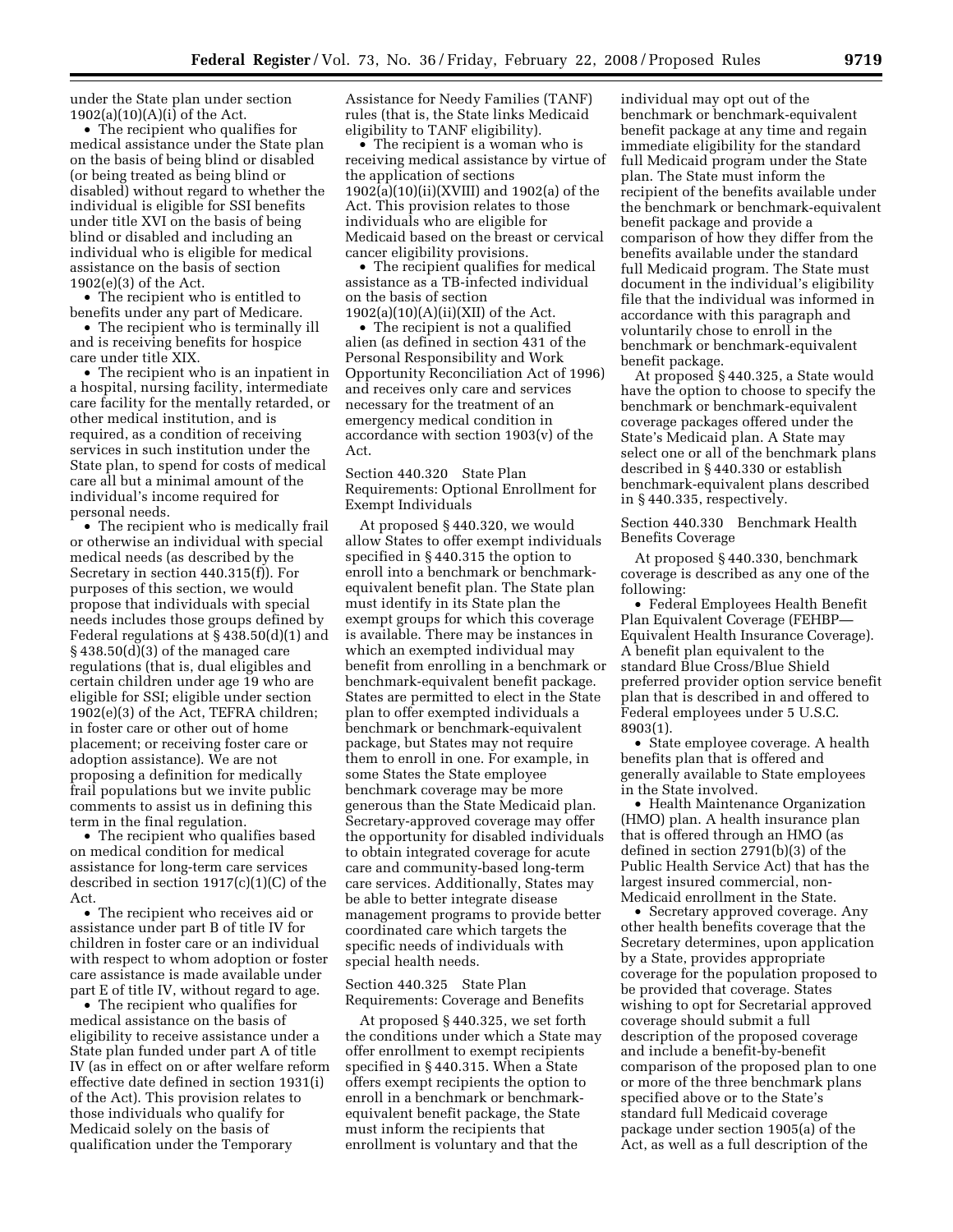population that would be receiving the coverage. In addition, the State should submit any other information that would be relevant to a determination that the proposed health benefits coverage would be appropriate for the proposed population. The scope of a Secretary-approved health benefits package will be limited to benefits within the scope of the categories available under a benchmark coverage package or the standard full Medicaid coverage package under section 1905(a) of the Act.

A State may select one or more benchmark coverage plan options. The State may also specify the benchmark plan for any specific recipient. For example, one recipient may be enrolled in the FEHBP and another may be enrolled into State Employee Coverage at the option of the State.

Section 440.335 Benchmark-Equivalent Health Benefits Coverage

At proposed § 440.335, we would provide that if a State designs or selects a benchmark plan other than those specified in § 440.330, the State must provide coverage that is equivalent to benchmark coverage. Coverage that meets the following requirements will be considered to be benchmarkequivalent coverage:

• Required Coverage. Benchmarkequivalent coverage includes benefits for items and services within each of the following categories of basic services and must include coverage for the following categories of basic services:

+ Inpatient and outpatient hospital services.

+ Physicians' surgical and medical services.

+ Laboratory and x-ray services.

+ ''Well-baby'' and ''well-child'' care, including age-appropriate immunizations.

+ Other appropriate preventive services, as designated by the Secretary.

• Aggregate actuarial value equivalent to benchmark coverage. Benchmarkequivalent coverage must have an aggregate actuarial value, determined in accordance with proposed § 440.340 that is at least equivalent to coverage under one of the benchmark packages outlined in § 440.330.

• Additional coverage. In addition to the categories of services set forth above, benchmark-equivalent coverage may include coverage for any additional services included in the benchmark plan or described in section 1905(a) of the Act.

• Application of actuarial value for benchmark-equivalent coverage that includes prescription drugs, mental health, vision, and hearing services.

Where the benchmark coverage package used by the State as a basis for comparison in establishing the aggregate actuarial value of the benchmarkequivalent package includes any or all of the following four categories of services: prescription drugs; mental health services; vision services; and hearing services; then the actuarial value of the coverage for each of these categories of service in the benchmarkequivalent coverage package must be at least 75 percent of the actuarial value of the coverage for that category of service in the benchmark plan used for comparison by the State.

If the benchmark coverage package does not cover one of the four categories of services mentioned above, then the benchmark-equivalent coverage package may, but is not required to, include coverage for that category of service.

Section 440.340 Actuarial Report for Benchmark-Equivalent Health Benefit Coverage

In accordance with 1937(a)(3) of the Act, at proposed § 440.340, we would require a State as a condition of approval of benchmark-equivalent coverage, to provide an actuarial report, with an actuarial opinion that the benchmark-equivalent coverage meets the actuarial requirements of § 440.335.

At proposed § 440.340, we would require the actuarial report to obtain approval for benchmark-equivalent health benefit coverage and to meet all the provisions of the statute. The actuarial report must state:

• The actuary issuing the opinion is a member of the American Academy of Actuaries (AAA) (and meets Academy standards for issuing an opinion).

• The actuary used generally accepted actuarial principles and methodologies of the AAA, standard utilization and price factors and a standardized population representative of the population involved.

• The same principles and factors were used in analyzing the value of different coverage (or categories of services) without taking into account differences in coverage based on the method of delivery or means of cost control or utilization used.

• The report should also state if the analysis took into account the State's ability to reduce benefits because of the increase in actuarial value of health benefits coverage offered under the State plan that results from the limitations on cost sharing (with the exception of premiums) under that coverage.

• The actuary preparing the opinion must select and specify the standardized set of utilization and pricing factors as well as the standardized population.

• The actuary preparing the opinion must provide sufficient detail to explain the basis of the methodologies used to estimate the actuarial value or, if requested by CMS, to replicate the State's result.

# Section 440.345 EPSDT Services Requirement

At proposed § 440.345, we would require States to make available EPSDT services as defined in section 1905(r) of the Act that are medically necessary for those individuals under age 19 who are covered under the State plan. We expect that most benchmark or benchmark equivalent plans will offer the majority of EPSDT services. To the extent that any medically necessary EPSDT services are not covered through the benchmark or benchmark-equivalent plan, States are required to supplement the benchmark or benchmark-equivalent plan in order to ensure access to these services. Individuals mandated into a benchmark or benchmark-equivalent plan and entitled to have access to EPSDT services cannot opt out of the benchmark or benchmark equivalent plan just to receive these services. While individuals are required to have access to such medically necessary services first under the benchmark or benchmark-equivalent plan, the State may provide wrap-around or additional coverage for medically necessary services not covered under such plan. Any wrap-around benefits must be sufficient so that, in combination with the benchmark or benchmark-equivalent benefits package, an individual would have coverage for his or her medically necessary services consistent with the requirements under 1905(r) of the Act. The State plan must include a description of how wrap-around benefits or additional services will be provided to ensure that these recipients have access to full EPSDT services under 1905(r) of the Act.

In addition, individuals must first seek coverage of EPSDT services through the benchmark or benchmark equivalent plan before seeking coverage of such through wrap-around benefits.

Section 440.350 Employer Sponsored Insurance Health Plans

At proposed § 440.350, the use of benchmark or benchmark-equivalent benefit coverage would be at the discretion of the State and may be used in conjunction with employer sponsored health plans as a coverage option for individuals with access to private health insurance. Additionally, the use of benchmark or benchmarkequivalent coverage may be used for individuals with access to private health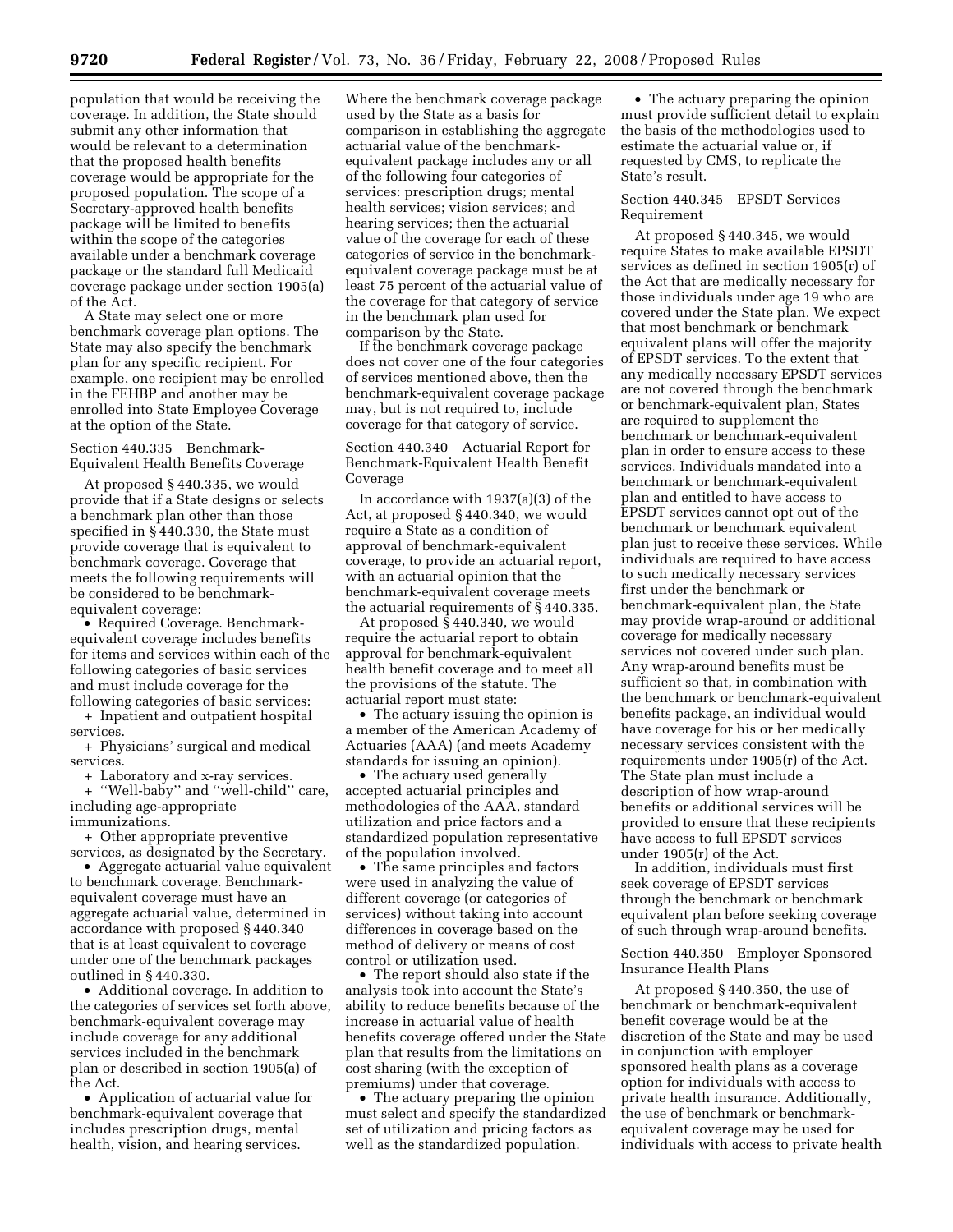insurance coverage. For example, if an individual has access to employer sponsored coverage and that coverage is determined by the State to be benchmark or benchmark-equivalent, a State may, at its option, provide premium payments on behalf of the recipient to purchase the employer coverage. Additionally, a State could create a benchmark or benchmarkequivalent plan combining employer sponsored insurance and wrap-around benefits to that employer sponsored insurance benefit package. The premium payments would be considered medical assistance and the State could require the recipient to enroll in the group health plan.

Section 440.355 Payment of Premiums

At proposed § 440.355, payment of premiums by the State, net of beneficiary contributions, to obtain benchmark or benchmark-equivalent benefit coverage on behalf of beneficiaries under this section will be treated as medical assistance under 1905(a) of the Act.

Section 440.360 State Plan Requirement for Providing Additional Wrap-Around Services

At proposed § 440.360, a State may at its option provide additional wraparound services to the benchmark or benchmark-equivalent plans. The wraparound services do not need to include all State plan services. However, the State plan must describe the populations covered and the payment methodology for assuring those services. Such additional or wrap-around services must be within the scope of categories of services covered under the benchmark plan, or described in section 1905(a) of the Act.

Section 440.365 Coverage of Rural Health Clinic and Federally Qualified Health Center (FQHC) Services

At proposed § 440.365, a State that provides benchmark or benchmarkequivalent coverage to individuals must assure that the individual has access, through that coverage or otherwise, to rural health clinic services and FQHC services as defined in subparagraphs (B) and (C) of section 1905(a)(2) of the Act. Payment for these services must be made in accordance with the payment provisions of section 1902(bb) of the Act.

Section 440.370 Cost Effectiveness

At proposed § 440.370, benchmark or benchmark-equivalent coverage and any additional benefits must be provided in accordance with Federal upper payment limits, procurement requirements and

other economy and efficiency principles that would otherwise be applicable to the services or delivery system through which the coverage and benefits are obtained.

Section 440.375 Comparability

At proposed § 440.375, a State may at its option amend its State plan to provide benchmark or benchmarkequivalent coverage to recipients without regard to comparability.

Section 440.380 Statewideness

At proposed § 440.380, a State may at its option amend its State plan to provide benchmark or benchmarkequivalent coverage to recipients without regard to statewideness.

Section 440.385 Freedom of Choice

At proposed § 440.385, a State may at its option amend its State plan to provide benchmark or benchmarkequivalent coverage to recipients without regard to freedom of choice. States may restrict recipients to obtaining services from (or through) selectively procured provider plans or practitioners that meet, accept, and comply with reimbursement, quality and utilization standards under the State Plan, to the extent that the restrictions imposed meet the following requirements:

(+) Do not discriminate among classes of providers on grounds unrelated to their demonstrated effectiveness and efficiency in providing the benchmark benefit package.

(+) Do not apply in emergency circumstances.

(+) Require that all provider plans are paid on a timely basis in the same manner as health care practitioners must be paid under § 447.45 of the chapter.

Section 440.390 Assurance of Transportation

At proposed § 440.390, a State may at its option amend its State plan to provide benchmark or benchmarkequivalent coverage to recipients without regard to the assurance of transportation to medically necessary services requirement specified in section 42 CFR 431.53.

# **III. Collection of Information Requirements**

While the following requirements are subject to the PRA, they are currently approved under OMB# 0938–0993 with an expiration date of October 31, 2009.

Section 440.320 State Plan Requirements: Optional Enrollment for Exempt Individuals

Section 440.320(a)requires a State to: (1) Inform the individuals that the enrollment is voluntary and that the individual may opt out of the benchmark or benchmark-equivalent coverage at any time and regain immediate access to standard full Medicaid coverage under the State plan; (2) Inform the exempt recipient of the benefits available under the benchmark or benchmark-equivalent benefit package and provide a comparison of how they differ from the benefits available under the standard full Medicaid program; and, (3) Document in the exempt recipient's eligibility file that the recipient was informed in accordance with this section and voluntarily chose to enroll in the benchmark or benchmark-equivalent benefit package.

Section 440.330 Benchmark Health Benefits Coverage

Section 440.330(d) requires States wishing to opt for Secretarial-approved coverage to submit a full description of the proposed coverage and include a benefit-by-benefit comparison of the proposed plan to one or more of the three other benchmark plans specified.

Section 440.340 Actuarial Report for Benchmark-Equivalent Coverage

Section 440.340 requires a State trying to obtain approval for benchmarkequivalent health benefits coverage described in 440.335 to submit, as part of its State Plan Amendment, an actuarial report. The report must provide sufficient detail to explain the basis of the methodologies used to estimate the actuarial value or, if requested by CMS, to replicate the State's result.

Section 440.345 Requirement to Provide EPSDT Services

Section 440.345(a)(2) requires a State to include a description in their State Plan of how the wrap-around benefits or additional services will be provided to ensure that recipients receive full EPSDT services. The description must describe the populations covered and the procedures for assuring those services.

# Section 440.350 Employer-Sponsored Insurance Health Plans

Section 440.350(b) requires a State to set forth in the State plan the criteria it will use to identify individuals who would be required to enroll in an available group health plan to receive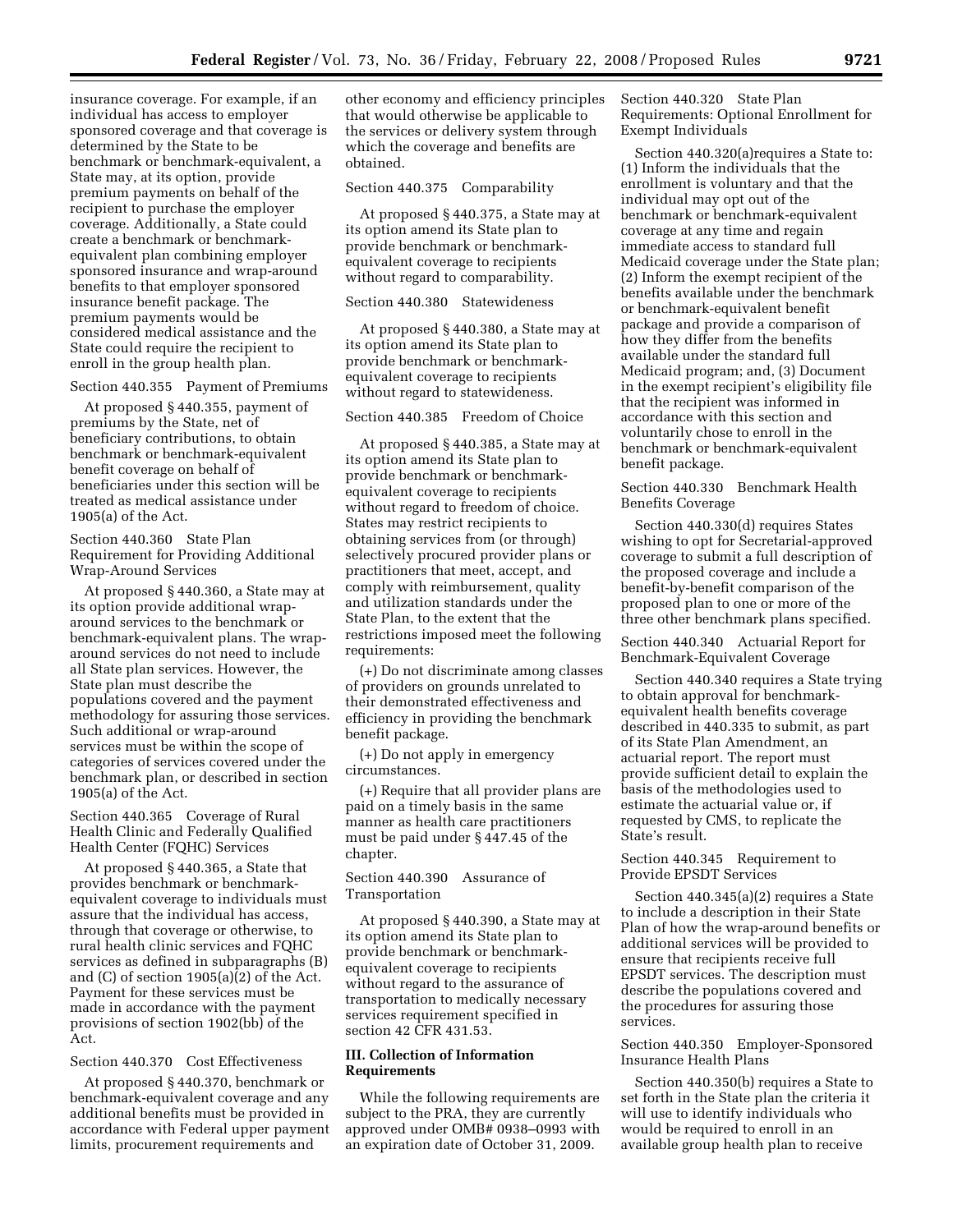benchmark or benchmark-equivalent coverage.

Section 440.360 State Plan Requirement for Providing Additional Wrap-Around Services

This section requires States opting to provide additional services to the benchmark-equivalent plans, to describe the populations covered and the payment methodology for these services in their State plan.

# **IV. Response to Comments**

Because of the large number of public comments we normally receive on **Federal Register** documents, we are not able to acknowledge or respond to them individually. We will consider all comments we receive by the date and time specified in the **DATES** section of this preamble, and, when we proceed with a subsequent document, we will respond to the comments in the preamble to that document.

#### **V. Regulatory Impact Analysis**

# *A. Overall Impact*

We have examined the impacts of this rule as required by Executive Order 12866 (September 1993, Regulatory Planning and Review), the Regulatory Flexibility Act (RFA) (September 19, 1980, Pub. L. 96–354), section 1102(b) of the Social Security Act, the Unfunded Mandates Reform Act of 1995 (Pub. L. 104–4), and Executive Order 13132. Executive Order 12866 (as amended by Executive Order 13258, which merely reassigns responsibility of duties) directs agencies to assess all costs and benefits of available regulatory alternatives and, if regulation is necessary, to select regulatory approaches that maximize net benefits (including potential economic, environmental, public health and safety

effects, distributive impacts, and equity). A regulatory impact analysis (RIA) must be prepared for major rules with economically significant effects (\$100 million or more in any 1 year).

We issued a State Medicaid Director's letter on March 31, 2006 providing guidance on the new flexibilities available to States as a result of the enactment of the Deficit Reduction Act of 2005. This proposed rule simply codifies that guidance. States have already begun implementing this provision well in advance of this proposed rule. As a result, while we anticipate that implementation of this flexibility would be economically significant, the significance is based on the changes authorized by statute and not based on discretionary policies contained in the rule itself. The impact of the rule would be limited to ensuring uniform policies for States that implement the flexibility afforded under section 1937 of the Social Security Act, as added by the Deficit Reduction Act of 2005. The aggregate amount of Federal savings is estimated to be \$2.3 billion from FY 2006 through FY 2010.

We have estimated the impact of this rule by analyzing the potential Federal savings related to lower per capita spending that may be achieved if States choose to enroll beneficiaries in eligible populations in plans that are less costly than projected Medicaid costs. To do this, we developed estimates based on the following assumptions:

• The number of eligible beneficiaries and the Federal Medicaid costs of these beneficiaries are based on 2003 Medicaid Statistical Information System (MSIS) data;

• Projections of the number of eligible beneficiaries and their associated Federal Medicaid costs were made using assumptions from the President's

Budget 2007, including enrollment growth rates and per capita spending growth rates;

• The relative costs of the new plans allowed under this rule to current Medicaid spending were estimated based on reviews of Medicaid spending data and the plans described in this rule. Additionally, we have assumed that not all States would immediately use the options made available through this rule; therefore, we assume that State use of these plans would continue to increase through 2011. We assume that use in 2006 will be about 10% of 2011 level of use; 40% in 2007; 60% in 2008; 80% in 2009; and 90% in 2010.''

These estimates assume that there will be a negligible impact on State administration costs. As States already have experience in dealing with alternative plan designs, including through waivers or managed care plans, we have assumed States are equipped to implement these plans and will be part of their normal administrative spending.

These estimates are subject to a substantial amount of uncertainty and actual experience may be significantly different. The range of possible experience is greater than under most other rules for the following two reasons. First, this rule provides the option for States to use alternative plans; to the extent that States participate more or less than assumed here (both the number of States that participate and the extensiveness of States' use of these plans), Federal savings may be greater than or less than estimated. Second, this rule also provides a wide range of options for States in designing these plans; to the extent that States use plans that are relatively more or less costly than assumed here, Federal savings may be less than or greater than estimated.

ESTIMATED ANNUAL FEDERAL SAVINGS DISCOUNTED AT 0%, 3% AND 7%—FROM FY 2006 TO FY 2010

[In millions]

| Discount rate     | 2006             | 2007                | 2008                | 2009                | 2010                | ⊺otal<br>2006-2010       |
|-------------------|------------------|---------------------|---------------------|---------------------|---------------------|--------------------------|
| $0\%$<br>3%<br>7% | \$70<br>68<br>65 | \$280<br>264<br>245 | \$460<br>421<br>375 | \$660<br>586<br>504 | \$810<br>699<br>578 | \$2,280<br>2,038<br>.767 |

We anticipate that States would phase in alternative benefit programs, and changes would not be fully realized until 2010. The majority of savings would be achieved through cost avoidance of future anticipated costs by providing appropriate benefits based on a population's health care needs,

appropriate utilization of services, and through gains in efficiencies through contracting. States would be able to take greater advantage of marketplace dynamics within their State. We also anticipate that a number of States will use this flexibility to create programs that are more similar to their SCHIP

programs. Because States are no longer tied to statewideness and comparability rules for non-disabled, non-aged, and non-blind populations, they would be able to offer individuals and families different types of plans consistent with their needs and available delivery systems.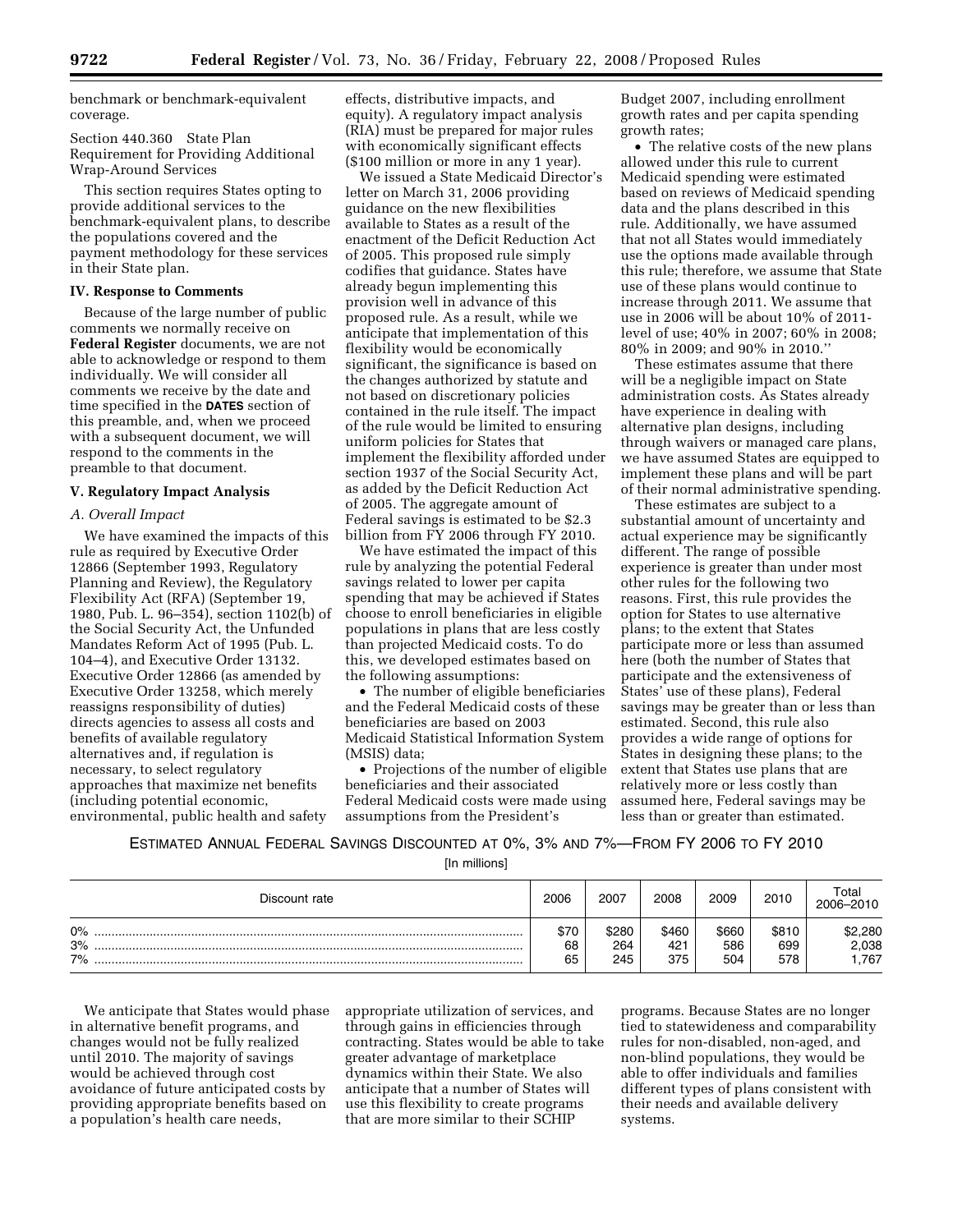# ESTIMATED ANNUAL STATE SAVINGS DISCOUNTED AT 0%, 3% AND 7%—FROM FY 2006 TO FY 2010

[In millions]

| Discount rate     | 2006             | 2007                | 2008                | 2009                | 2010                | Total<br>2006-2010      |
|-------------------|------------------|---------------------|---------------------|---------------------|---------------------|-------------------------|
| $0\%$<br>3%<br>7% | \$50<br>49<br>47 | \$210<br>198<br>183 | \$350<br>320<br>286 | \$500<br>444<br>381 | \$610<br>526<br>435 | \$1,720<br>.537<br>,332 |

The RFA requires agencies to analyze options for regulatory relief of small businesses. For purposes of the RFA, small entities include small businesses, nonprofit organizations, and small governmental jurisdictions. Most hospitals and most other providers and suppliers are small entities, either by nonprofit status or by having revenues of \$6.5 million to \$30.5 million in any 1 year. Individuals and States are not included in the definition of a small entity. We have determined, and the Secretary certifies, that this provision applies to States only and would not affect small entities.

In addition, section 1102(b) of the Act requires us to prepare a regulatory impact analysis if a rule may have a significant impact on the operations of a substantial number of small rural hospitals. This analysis must conform to the provisions of section 603 of the RFA. For purposes of section 1102(b) of the Act, we define a small rural hospital as a hospital that is located outside of a Core-Based Statistical Area and has fewer than 100 beds. We have determined, and the Secretary certifies, that this proposed rule would not have a significant impact on the operations of a substantial number of small rural hospitals.

Section 202 of the Unfunded Mandates Reform Act of 1995 (Pub. L. 104–4) also requires that agencies assess anticipated costs and benefits before issuing any rule that may result in expenditures in any 1 year by State, local, or tribal governments, in the aggregate, or by the private sector, of \$100 million, updated annually for inflation. That threshold level is currently approximately \$127 million. Because this rule does not mandate State participation in using these benchmark plans, there is no obligation for the State to make any change to their Medicaid program. Therefore, there is no mandate for the State.

We believe this proposed rule would not mandate expenditures in that amount.

Executive Order 13132 establishes certain requirements that an agency must meet when it promulgates a proposed rule (and subsequent final rule) that imposes substantial direct

requirement costs on State and local governments, preempts State law, or otherwise has Federalism implications. This proposed rule would not impose direct cost on States or local government or preempt State law. The rule would provide States the option to implement alternative Medicaid benefits through a Medicaid State plan amendment.

# *B. Anticipated Effects*

Before section 6044 of the DRA became effective on March 31, 2006, State Medicaid programs generally were required to offer at minimum the same standard benefit package to each recipient, regardless of income, eligibility category, or geographic location. Some States offered alternative benefit packages to certain recipients under section 1115 demonstration waivers approved by the Centers for Medicare & Medicaid Services. This provision allows for similar program alternatives under the State plan without the constraints of a waiver. Moreover, Medicaid families would gain continuity in coverage as family members move together from Medicaid and the State Children's Health Insurance Program (SCHIP) to, eventually, private coverage. Today, because of the lack of flexibility in Medicaid, one child may be receiving Medicaid, another in SCHIP, and the parent has access to private coverage. With benefit flexibility in State Medicaid programs, families could enroll under the same plan, with the same providers and one set of administrative rules. Administrative simplification can help families maintain health insurance coverage and give them experience with private insurance coverage that would become important when their income rises above Medicaid and SCHIP eligibility levels and to mitigate the need for dependence. States with strong employer-based coverage may emphasize family coverage premium assistance. States may form larger pools by combining Medicaid recipients with their public employees.

#### *C. Alternatives Considered*

This rule proposes requirements for States to elect alternative Medicaid

benefit programs through the adoption of a Medicaid State plan amendment. The proposed requirements in this rule were designed to maximize State flexibility while assuring that beneficiaries will get quality care that meets their needs. Under this rule, we would permit States to define the alternative benefit packages only by reference to the benchmark or benchmark-equivalent standard (with the exception of the EPSDT wraparound benefits). We would also permit States to combine an alternative benefit package with alternative benefit delivery methods, such as through managed care, employer-based coverage, or selective contracting. An alternative might have been to require the State to document any deviation from otherwise applicable State plan requirements, much as is required under section 1115 demonstration waivers, 1915(b) waivers, 1915(c) waivers, or any combination thereof. We have not elected this alternative because it would be cumbersome for States, it would not be consistent with the statutory use of benchmark and benchmark-equivalent coverage as reference points for permissible benefit packages, and it would not improve the clarity of the State plan. Another alternative might have been to limit State flexibility under this provision to variation in the amount, duration and scope of benefits without providing authority for an integrated approach combining alternative benefits with alternative benefit delivery methods. We have not elected this alternative because an integrated approach allows greater State flexibility to tailor both benefits and delivery methods to the eligible groups of individuals being served.

### *D. Accounting Statement*

As required by OMB Circular A–4 (available at ), *http:// www.whitehouse.gov/omb/circulars/ a004/a-4.pdf),* in Table 15 below, we have prepared an accounting statement showing the classification of the expenditures associated with the provisions of this proposed rule. This table provides our best estimate of the decrease in Medicaid payments as a result of the changes presented in this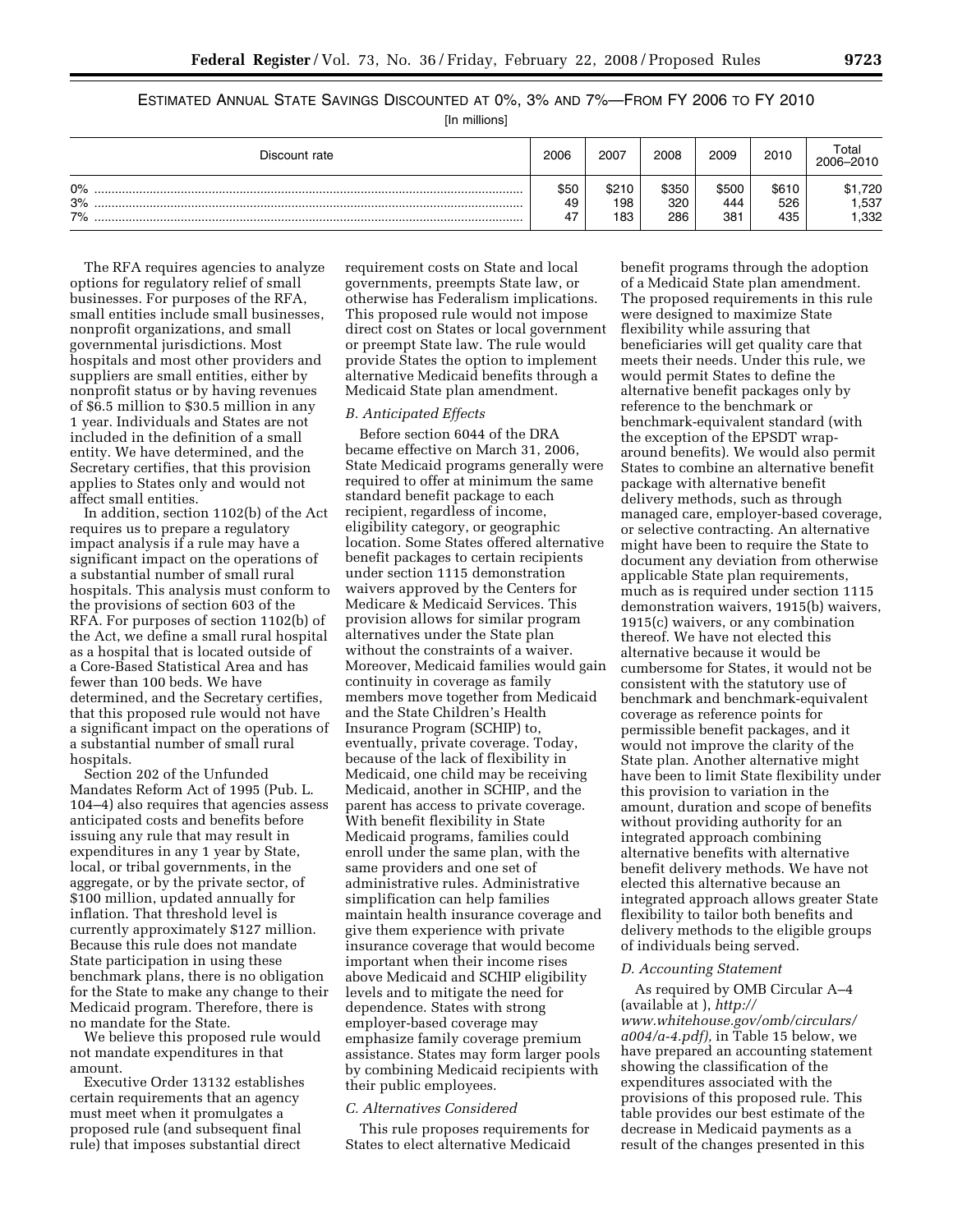# proposed rule. All savings are classified as transfers to the Federal Government, as well as to States.

| TABLE.- ACCOUNTING STATEMENT: CLASSIFICATION OF ESTIMATED SAVINGS, FROM FY 2006 TO FY 2010 |  |  |  |
|--------------------------------------------------------------------------------------------|--|--|--|
|                                                                                            |  |  |  |

[In \$ millions]

| Category | <b>Transfers</b>                               |                            |             |             |                       |  |  |
|----------|------------------------------------------------|----------------------------|-------------|-------------|-----------------------|--|--|
|          | Year Dollar                                    | <b>Units Discount Rate</b> |             |             | <b>Period Covered</b> |  |  |
|          |                                                | 7%                         | 3%          | 0%          |                       |  |  |
|          | 2006                                           | $-$ \$430.8                | $-$ \$445.0 | $-$ \$456.0 | 2006-2010             |  |  |
|          | Federal Government to Beneficiaries, Providers |                            |             |             |                       |  |  |
| Category | <b>Transfers</b>                               |                            |             |             |                       |  |  |
|          | 2006                                           | 2007                       | 2008        | 2009        | 2010                  |  |  |
|          | $- $70$                                        | $-$ \$280                  | $-$ \$460   | $-$ \$660   | $-$ \$810             |  |  |
|          | Federal Government to Beneficiaries, Providers |                            |             |             |                       |  |  |
| Category | <b>Transfers</b>                               |                            |             |             |                       |  |  |
|          | Year Dollar<br><b>Units Discount Rate</b>      |                            |             |             | <b>Period Covered</b> |  |  |
|          |                                                | 7%                         | 3%          | $0\%$       |                       |  |  |
|          | 2006                                           | $-$ \$324.9                | $-$ \$335.7 | $-$ \$344.0 | 2006-2010             |  |  |
|          | State Governments to Beneficiaries, Providers  |                            |             |             |                       |  |  |
| Category | <b>Transfers</b>                               |                            |             |             |                       |  |  |
|          | 2006                                           | 2007                       | 2008        | 2009        | 2010                  |  |  |
|          | $-$ \$50                                       | $-$ \$210                  | $-$ \$350   | $-$ \$500   | $-$ \$610             |  |  |
|          | State Governments to Beneficiaries, Providers  |                            |             |             |                       |  |  |

*Column 1: Category*—Contains the description of the different impacts of the rule; it could include monetized, quantitative but not monetized, or qualitative but not quantitative or monetized impacts; it also may contain unit of measurement (such as, dollars). In this case, the only impact is the Federal annualized monetized impact of the rule.

*Column 2: Primary Estimate*— Contains the quantitative or qualitative impact of the rule for the respective category of impact. Monetized amounts are generally shown in real dollar terms. In this case, the federalized annualized monetized primary estimate represents the equivalent amount that, if paid (saved) each year over the period covered, would result in the same net present value of the stream of costs (savings) estimated over the period covered.

*Column 3: Year Dollar*—Contains the year to which dollars are normalized; that is, the first year that dollars are discounted in the estimate.

*Column 4: Unit Discount Rate*— Contains the discount rate or rates used to estimate the annualized monetized

impacts. In this case, three rates are used: 7 percent; 3 percent; 0 percent.

*Column 5: Period Covered*—Contains the years for which the estimate was made.

*Rows:* The rows contain the estimates associated with each specific impact and each discount rate used.

*''From Whom to Whom?''*—In the case of a transfer (as opposed to a change in aggregate social welfare as described in the OMB Circular), this section describes the parties involved in the transfer of costs. In this case, the costs represent a reduction in Federal Government spending on behalf of beneficiaries. The table may also contain minimum and maximum estimates and sources cited. In this case, there is only a primary estimate and there are no additional sources for the estimate.

*Estimated Savings*—The following table shows the discounted costs (savings) for each discount rate and for each year over the period covered. ''Total'' represents the net present value of the impact in the year the rule takes effect. These numbers represent the

anticipated annual reduction in Federal Medicaid spending under this rule.

### *E. Conclusion*

We project that the use of benchmark plans under this rule will save \$2.3 billion from 2006–2010. These savings would arise as States use the plans described by this rule to manage the costs of their Medicaid program by modifying plan benefits for targeted beneficiaries. The actual savings will heavily depend on the number of States that ultimately implement these plans, the number of beneficiaries States cover with these plans, and the specific design and selection of benchmark plans.

For reasons stated above, we are not preparing analyses for either the RFA or section 1102(b) of the Act because we have determined that this rule would not have a significant economic impact on a substantial number of small entities or a significant impact on the operations of a substantial number of small rural hospitals.

In accordance with the provisions of Executive Order 12866, this regulation was reviewed by the Office of Management and Budget.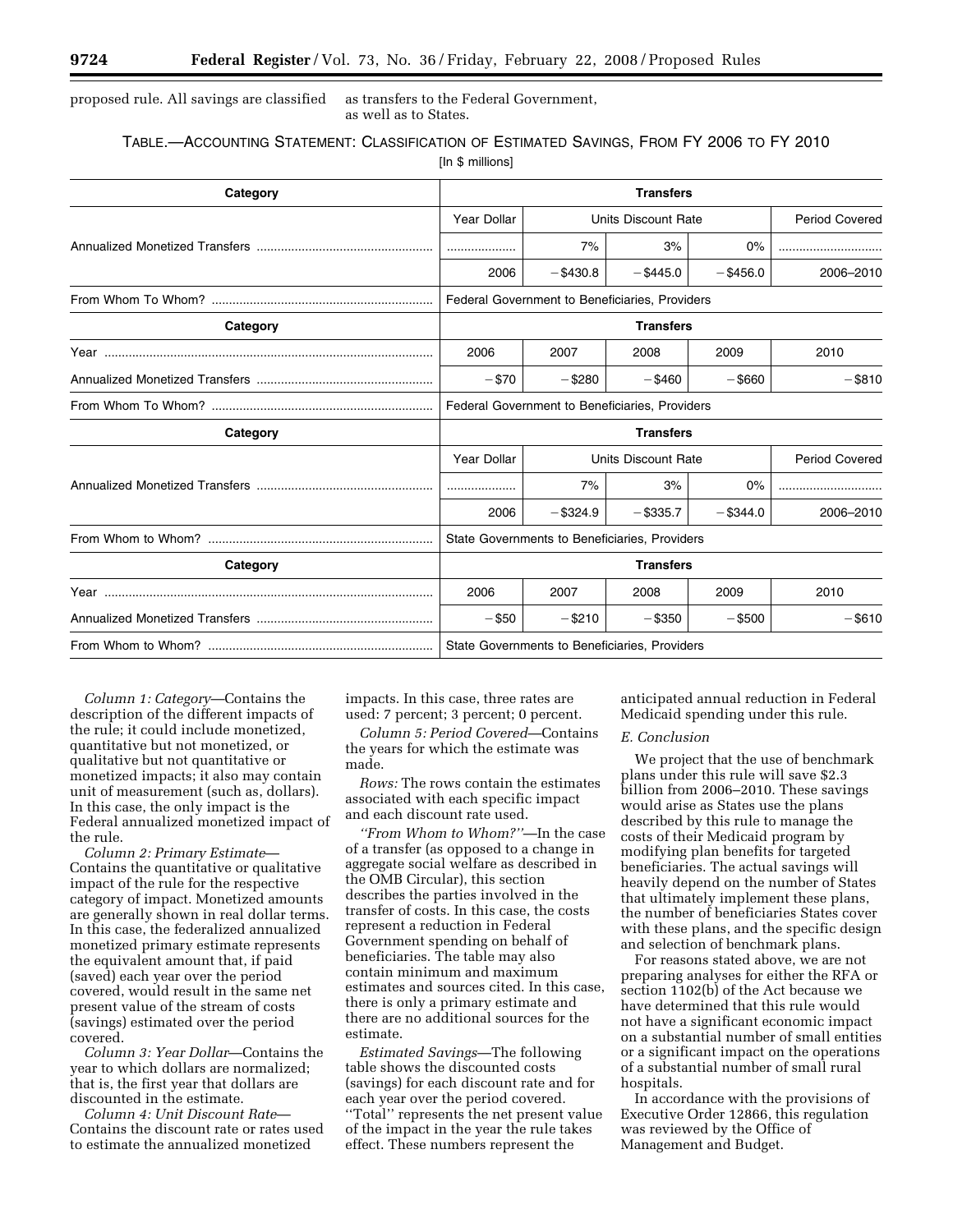### **List of Subjects in 42 CFR Part 440**

Grant programs—health, Medicaid. For the reasons set forth in the preamble, the Centers for Medicare & Medicaid Services proposes to amend 42 CFR chapter IV as set forth below:

# **PART 440—SERVICES: GENERAL PROVISIONS**

1. The authority citation for part 440 continues to read as follows:

**Authority:** Sec. 1102 of the Social Security Act (42 U.S.C. 1302).

2. A new subpart C, consisting of § 440.300 through § 440.390, is added to part 440 to read as follows:

# **Subpart C—Benchmark Benefit and Benchmark-Equivalent Coverage**

Sec.

- 440.300 Basis.
- 440.305 Scope.
- 440.310 Applicability.
- 440.315 Exempt individuals.
- 440.320 State plan requirements: Optional enrollment for exempt individuals.
- 440.325 State plan requirements: Coverage and benefits.
- 440.330 Benchmark health benefits coverage.
- 440.335 Benchmark-equivalent health benefits coverage.
- 440.340 Actuarial report for benchmarkequivalent coverage.
- 440.345 EPSDT services requirement.
- 440.350 Employer-sponsored insurance health plans.
- 440.355 Payment of premiums.
- 440.360 State plan requirement for providing additional wrap-around services.
- 440.365 Coverage of rural health clinic and federally qualified health center (FQHC) services<br>440.370 Co
- Cost-effectiveness.
- 440.375 Comparability.
- 440.380 Statewideness.
- 440.385 Freedom of choice.
- 440.390 Assurance of Transportation.

# **Subpart C—Benchmark Benefit and Benchmark-Equivalent Coverage**

## **§ 440.300 Basis.**

This subpart implements section 1937 of the Act, which authorizes States to provide for medical assistance to one or more groups of Medicaid-eligible recipients specified by the State under an approved State plan amendment through enrollment in coverage that provides benchmark or benchmarkequivalent health care benefit coverage.

# **§ 440.305 Scope.**

(a) *General.* This subpart sets out requirements for States that elect to provide medical assistance to certain Medicaid eligible recipients within one or more groups of individuals specified by the State, through enrollment of the recipients in coverage, identified as ''benchmark'' or ''benchmarkequivalent.''

(b) *Limitations.* A State may only apply the option in paragraph (a) of this section for an individual whose eligibility is based on an eligibility category under section 1905(a) of the Act that would have been covered under the State's plan on or before February 8, 2006.

(c) A State may not require but may offer enrollment in benchmark or benchmark-equivalent coverage to the Medicaid eligible individuals listed in § 440.315. States allowing individuals to opt in must be in compliance with the rules specified at § 440.320.

# **§ 440.310 Applicability.**

(a) *Enrollment.* The State may require ''full benefit eligible'' recipients not excluded in § 440.315 to enroll in benchmark or benchmark-equivalent coverage.

(b) *Full benefit eligible.* A recipient is full benefit eligible if determined by the State to be eligible to receive the standard full Medicaid benefit package under the approved Medicaid State plan if not for the application of the option available under this subpart, but does not include individuals determined eligible as medically needy individuals, or eligible because of a reduction of income based on costs incurred for medical or other remedial care under section 1902(f) of the Act or otherwise based on incurred medical costs.

### **§ 440.315 Exempt individuals.**

For recipients within one (or more) of the following categories, the State plan may offer, but may not require under § 440.310, the opportunity to obtain benefits through enrollment in benchmark or benchmark-equivalent coverage:

(a) The recipient is a pregnant woman who is required to be covered under the State plan under section 1902(a)(10)(A)(i) of the Act.

(b) The recipient qualifies for medical assistance under the State plan on the basis of being blind or disabled (or being treated as being blind or disabled) without regard to whether the individual is eligible for Supplemental Security Income benefits under title XVI on the basis of being blind or disabled and including an individual who is eligible for medical assistance on the basis of section 1902(e)(3) of the Act.

(c) The recipient is entitled to benefits under any part of Medicare.

(d) The recipient is terminally ill and is receiving benefits for hospice care under title XIX.

(e) The recipient is an inpatient in a hospital, nursing facility, intermediate care facility for the mentally retarded, or other medical institution, and is required, as a condition of receiving services in that institution under the State plan, to spend for costs of medical care all but a minimal amount of the individual's income required for personal needs.

(f) The recipient is medically frail or otherwise an individual with special medical needs. For these purposes, individuals with special needs are those individuals described in § 438.50(d)(1) and  $§$  438.50(d)(3) of this chapter.

(g) The recipient qualifies based on medical condition for medical assistance for long-term care services described in section 1917(c)(1)(C) of the Act.

(h) The recipient is an individual with respect to whom aid or assistance is made available under part B of title IV to children in foster care and individuals with respect to whom adoption or foster care assistance is made available under part E of title IV, without regard to age.

(i) The recipient qualifies for medical assistance on the basis of eligibility to receive assistance under a State plan funded under part A of title IV (as in effect on or after welfare reform effective date defined in section 1931(i) of the Act). This provision relates to those individuals who qualify for Medicaid solely on the basis of qualification under the State's TANF rules.

(j) The recipient is a woman who is receiving medical assistance by virtue of the application of sections 1902(a)(10)(ii)(XVIII) and 1902(a) of the Act.

(k) The recipient qualifies for medical assistance on the basis of section  $1902(a)(10)(A)(ii)(XII)$  of the Act.

(l) The recipient is not a qualified alien (as defined in section 431 of the Personal Responsibility and Work Opportunity Reconciliation Act of 1996) and receives care and services necessary for the treatment of an emergency medical condition in accordance with section 1903(v) of the Act.

### **§ 440.320 State plan requirements: Optional enrollment for exempt individuals.**

(a) *General rule.* A State plan that offers exempt individuals as defined in § 440.315 the option to enroll in benchmark or benchmark-equivalent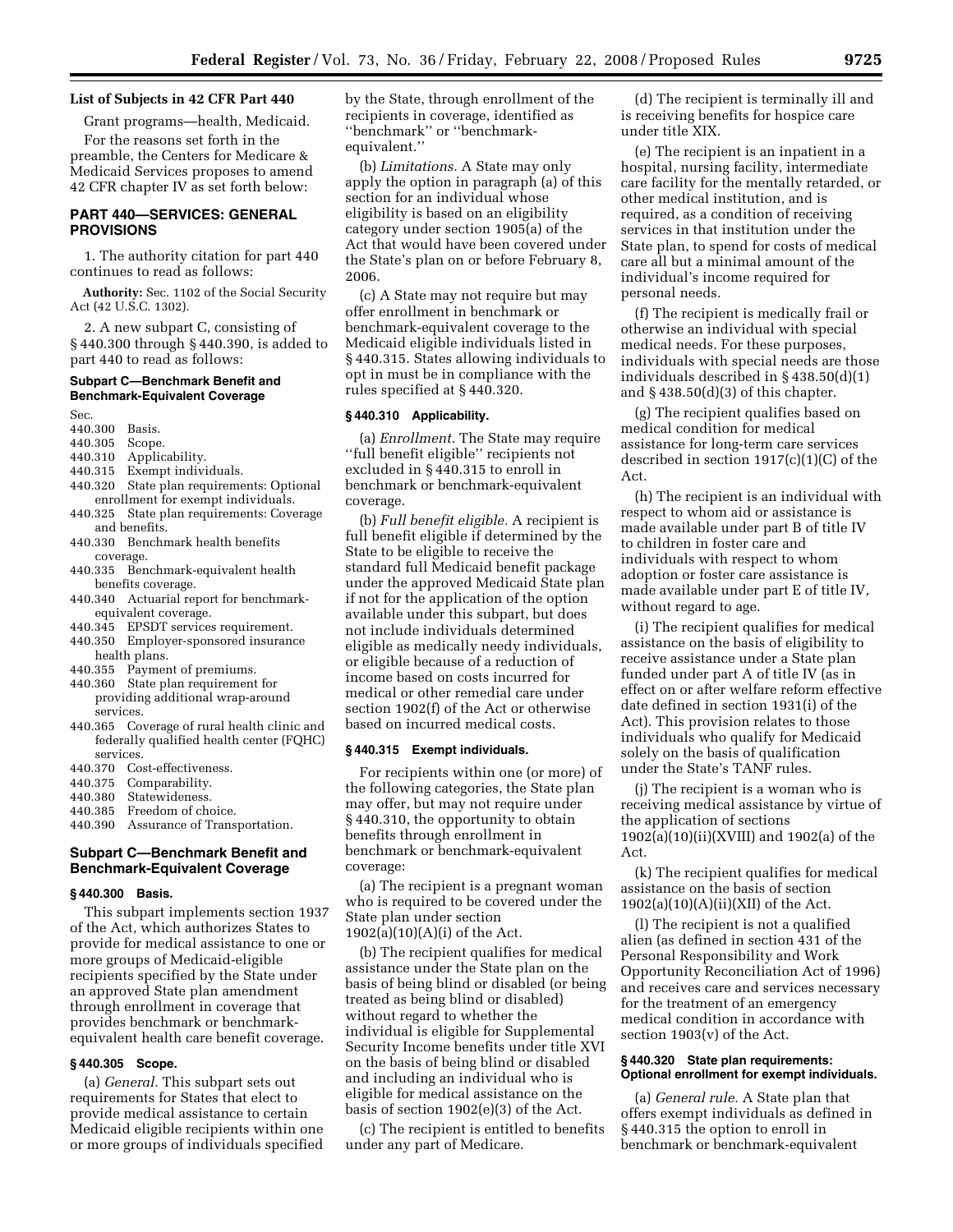coverage must identify in its State plan the exempt groups for which this coverage is available, and must comply with the following provisions:

(1) In any case in which the State offers an exempt individual the option to obtain coverage in a benchmark or benchmark-equivalent benefit package, the State must inform the individuals that the enrollment is voluntary and that the individual may opt out of the benchmark or benchmark-equivalent coverage at any time and regain immediate access to standard full Medicaid coverage under the State plan.

(2) The State must inform the exempt recipient of the benefits available under the benchmark or benchmark-equivalent benefit package and provide a comparison of how they differ from the benefits available under the standard full Medicaid program.

(3) The State must document in the exempt recipient's eligibility file that the recipient was informed in accordance with this section and voluntarily chose to enroll in the benchmark or benchmark-equivalent benefit package.

(b) [Reserved]

# **§ 440.325 State plan requirements: Coverage and benefits.**

Subject to requirements in § 440.345 and § 440.365, States may elect to provide any of the following of types of health benefits coverage:

(a) Benchmark coverage in accordance with § 440.330.

(b) Benchmark-equivalent coverage in accordance with § 440.335.

### **§ 440.330 Benchmark health benefits coverage.**

Benchmark coverage is health benefits coverage that is equal to the coverage under one or more of the following benefit plans:

(a) *Federal Employees Health Benefit Plan Equivalent Coverage (FEHBP— Equivalent Health Insurance Coverage).*  A benefit plan equivalent to the standard Blue Cross/Blue Shield preferred provider option service benefit plan that is described in and offered to Federal employees under 5 U.S.C. 8903(1).

(b) *State employee coverage.* Health benefits coverage that is offered and generally available to State employees in the State.

(c) *Health Maintenance Organization (HMO) plan.* A health insurance plan that is offered through an HMO, (as defined in section 2791(b)(3) of the Public Health Service Act) that has the largest insured commercial, non-Medicaid enrollment in the State.

(d) *Secretary approved coverage.* Any other health benefits coverage that the

Secretary determines, upon application by a State, provides appropriate coverage for the population proposed to be provided such coverage. States wishing to opt for Secretarial approved coverage should submit a full description of the proposed coverage, (including a benefit-by-benefit comparison of the proposed plan to one or more of the three other benchmark plans specified above or to the State's standard full Medicaid coverage package under section 1905(a) of the Act), and of the population to which the coverage would be offered. In addition, the State should submit any other information that would be relevant to a determination that the proposed health benefits coverage would be appropriate for the proposed population. The scope of a Secretary-approved health benefits package will be limited to benefits within the scope of the categories available under a benchmark coverage package or the standard full Medicaid coverage package under section 1905(a) of the Act.

# **§ 440.335 Benchmark-equivalent health benefits coverage.**

(a) *Aggregate actuarial value.*  Benchmark-equivalent coverage is health benefits coverage that has an aggregate actuarial value, as determined in § 440.340 that is at least actuarially equivalent to the coverage under one of the benchmark benefit packages described in § 440.330 for the identified Medicaid population to which it will be offered.

(b) *Required coverage.* Benchmarkequivalent health benefits coverage must include coverage for the following categories of services:

(1) Inpatient and outpatient hospital services.

(2) Physicians' surgical and medical services.

(3) Laboratory and x-ray services.

(4) Well-baby and well-child care, including age-appropriate immunizations.

(5) Other appropriate preventive services, such as emergency services as designated by the Secretary.

(c) *Additional coverage.* (1) In addition to the categories of services of this section, benchmark-equivalent coverage may include coverage for any additional services in a category included in the benchmark plan or described in section 1905(a) of the Act.

(2) If the benchmark coverage package used by the State for purposes of comparison in establishing the aggregate actuarial value of the benchmarkequivalent package includes any of the following four categories of services: Prescription drugs; mental health

services; vision services; and hearing services; then the actuarial value of the coverage for each of these categories of service in the benchmark-equivalent coverage package must be at least 75 percent of the actuarial value of the coverage for that category of service in the benchmark plan used for comparison by the State.

(3) If the benchmark coverage package does not cover one of the four categories of services in paragraph (c)(2) of this section, then the benchmark-equivalent coverage package may, but is not required to, include coverage for that category of service.

### **§ 440.340 Actuarial report for benchmarkequivalent coverage.**

(a) A State plan amendment that would provide for benchmarkequivalent health benefits coverage described in § 440.335, must include an actuarial report. The actuarial report must contain an actuarial opinion that the benchmark equivalent health benefits coverage meets the actuarial requirements set forth in § 440.335. The report must also specify the benchmark coverage used for comparison.

(b) The actuarial report must state that it was prepared according to the following requirements:

(1) By an individual who is a member of the American Academy of Actuaries (AAA).

(2) Using generally accepted actuarial principles and methodologies of the AAA.

(3) Using a standardized set of utilization and price factors.

(4) Using a standardized population that is representative of the population involved.

(5) Applying the same principles and factors in comparing the value of different coverage (or categories of services).

(6) Without taking into account any differences in coverage based on the method of delivery or means of cost control or utilization used.

(7) Taking into account the ability of the State to reduce benefits by taking into account the increase in actuarial value of health benefits coverage offered under the State plan that results from the limitations on cost sharing (with the exception of premiums) under that coverage.

(c) The actuary preparing the opinion must select and specify the standardized set of factors and the standardized population to be used in paragraphs  $(b)(3)$  and  $(b)(4)$  of this section.

(d) The State must provide sufficient detail to explain the basis of the methodologies used to estimate the actuarial value or, if requested by CMS, to replicate the State's result.